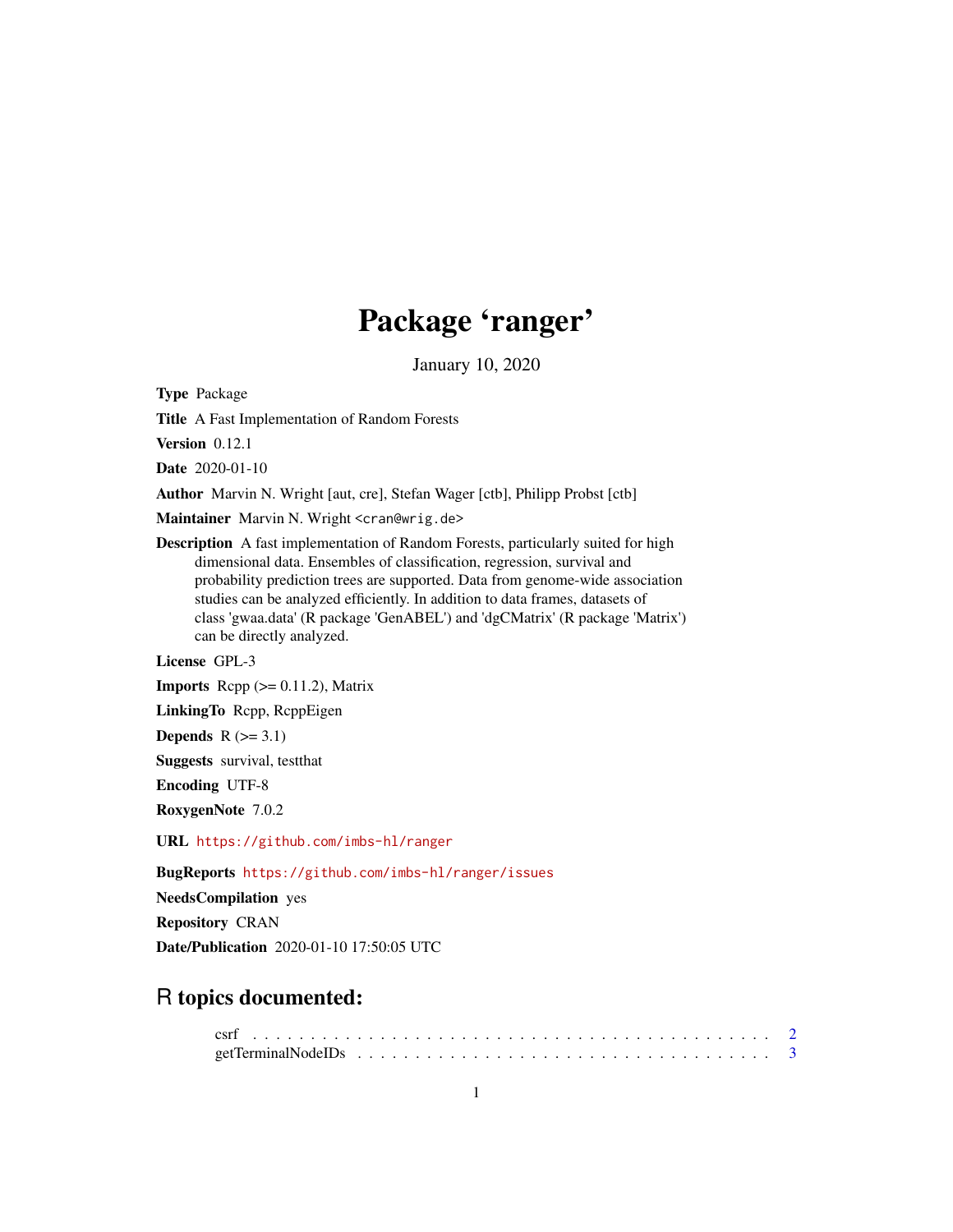#### <span id="page-1-0"></span> $2 \cos \theta$

| Index |                                                                                                                     | 25 |
|-------|---------------------------------------------------------------------------------------------------------------------|----|
|       |                                                                                                                     |    |
|       | time points ranger prediction $\ldots \ldots \ldots \ldots \ldots \ldots \ldots \ldots \ldots \ldots \ldots \ldots$ |    |
|       |                                                                                                                     |    |
|       |                                                                                                                     |    |
|       |                                                                                                                     |    |
|       |                                                                                                                     |    |
|       |                                                                                                                     |    |
|       |                                                                                                                     |    |
|       |                                                                                                                     |    |
|       |                                                                                                                     |    |
|       |                                                                                                                     |    |
|       |                                                                                                                     |    |
|       |                                                                                                                     |    |
|       |                                                                                                                     |    |
|       |                                                                                                                     |    |

csrf *Case-specific random forests.*

#### Description

In case-specific random forests (CSRF), random forests are built specific to the cases of interest. Instead of using equal probabilities, the cases are weighted according to their difference to the case of interest.

#### Usage

```
csrf(formula, training_data, test_data, params1 = list(), params2 = list())
```
# Arguments

| formula       | Object of class formula or character describing the model to fit.      |
|---------------|------------------------------------------------------------------------|
| training_data | Training data of class data. frame.                                    |
| test_data     | Test data of class data. frame.                                        |
| params1       | Parameters for the proximity random forest grown in the first step.    |
| params2       | Parameters for the prediction random forests grown in the second step. |

### Details

The algorithm consists of 3 steps:

- 1. Grow a random forest on the training data
- 2. For each observation of interest (test data), the weights of all training observations are computed by counting the number of trees in which both observations are in the same terminal node.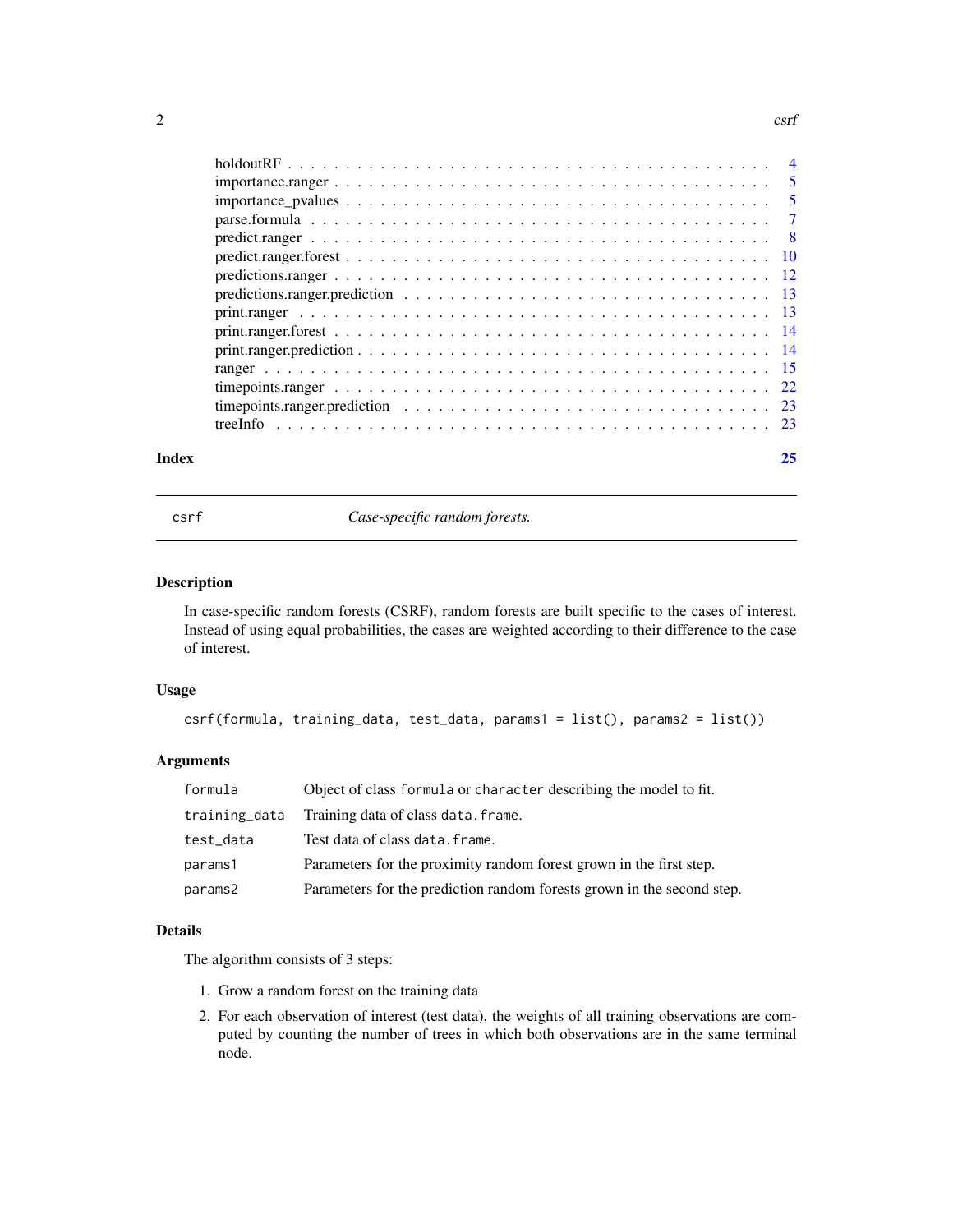# <span id="page-2-0"></span>getTerminalNodeIDs 3

3. For each test observation, grow a weighted random forest on the training data, using the weights obtained in step 2. Predict the outcome of the test observation as usual.

In total, n+1 random forests are grown, where n is the number observations in the test dataset. For details, see Xu et al. (2014).

# Value

Predictions for the test dataset.

#### Author(s)

Marvin N. Wright

# References

Xu, R., Nettleton, D. & Nordman, D.J. (2014). Case-specific random forests. J Comp Graph Stat 25:49-65. <https://doi.org/10.1080/10618600.2014.983641>.

#### Examples

```
## Split in training and test data
train.idx <- sample(nrow(iris), 2/3 * nrow(iris))
iris.train <- iris[train.idx, ]
iris.test <- iris[-train.idx, ]
## Run case-specific RF
csrf(Species ~ ., training_data = iris.train, test_data = iris.test,
     params1 = list(num.trees = 50, mtry = 4),params2 = list(num.trees = 5))
```
getTerminalNodeIDs *Get terminal node IDs (deprecated)*

#### Description

This function is deprecated. Please use predict() with type = "terminalNodes" instead. This function calls predict() now.

#### Usage

getTerminalNodeIDs(rf, dat)

| rf  | ranger object.                                                |
|-----|---------------------------------------------------------------|
| dat | New dataset. Terminal node IDs for this dataset are obtained. |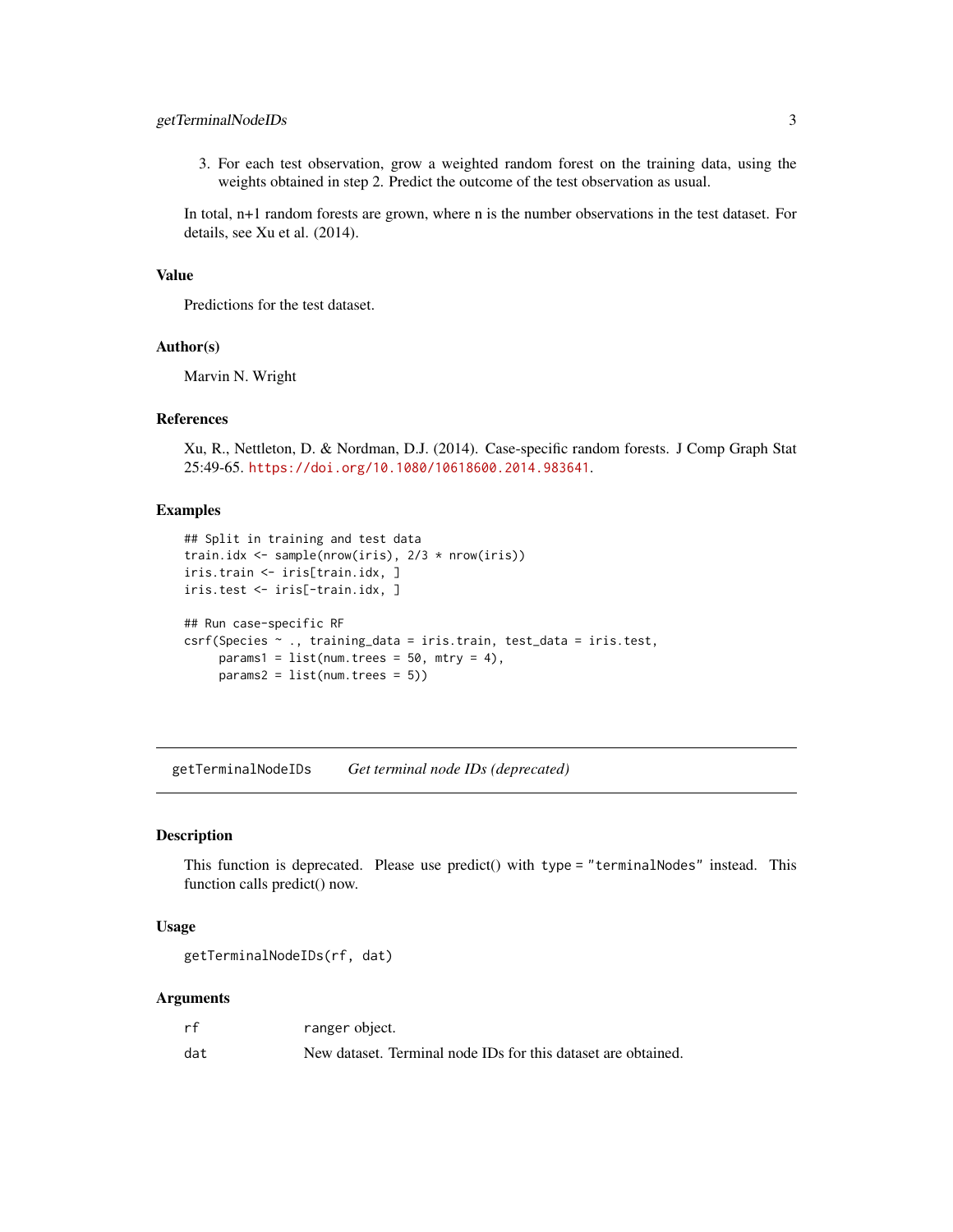# <span id="page-3-0"></span>Value

Matrix with terminal nodeIDs for all observations in dataset and trees.

#### Examples

```
rf <- ranger(Species ~ ., data = iris, num.trees = 5, write.forest = TRUE)
getTerminalNodeIDs(rf, iris)
```
holdoutRF *Hold-out random forests*

# Description

Grow two random forests on two cross-validation folds. Instead of out-of-bag data, the other fold is used to compute permutation importance. Related to the novel permutation variable importance by Janitza et al. (2015).

#### Usage

holdoutRF(...)

#### Arguments

... All arguments are passed to [ranger\(](#page-14-1)) (except importance, case.weights, replace and holdout.).

#### Value

Hold-out random forests with variable importance.

#### Author(s)

Marvin N. Wright

#### References

Janitza, S., Celik, E. & Boulesteix, A.-L., (2015). A computationally fast variable importance test for random forests for high-dimensional data. Adv Data Anal Classif [https://doi.org/10.1007/](https://doi.org/10.1007/s11634-016-0276-4) [s11634-016-0276-4](https://doi.org/10.1007/s11634-016-0276-4).

# See Also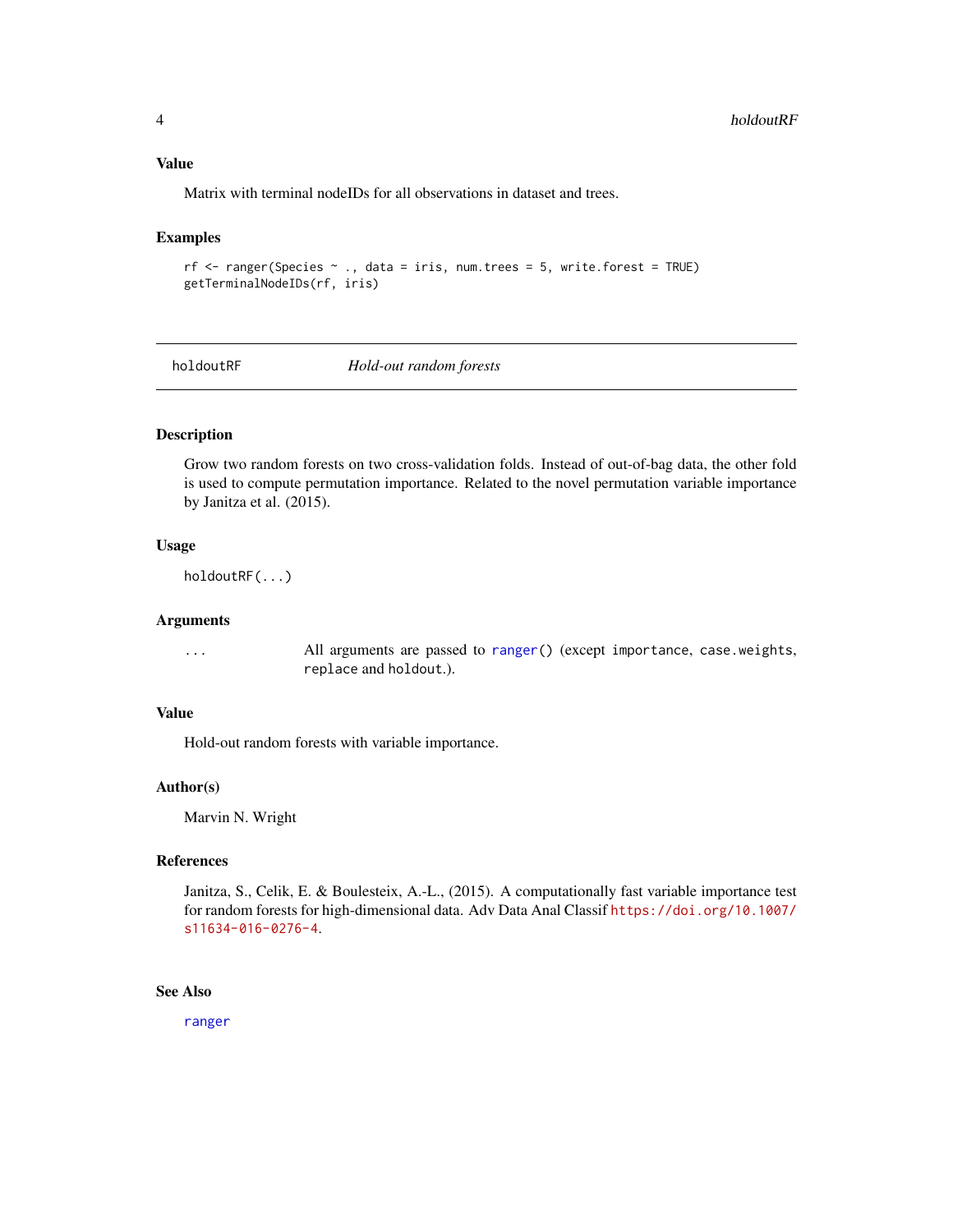<span id="page-4-0"></span>importance.ranger *ranger variable importance*

# Description

Extract variable importance of ranger object.

# Usage

## S3 method for class 'ranger' importance(x, ...)

#### Arguments

|   | ranger object.                                     |
|---|----------------------------------------------------|
| . | Further arguments passed to or from other methods. |

# Value

Variable importance measures.

# Author(s)

Marvin N. Wright

#### See Also

[ranger](#page-14-1)

<span id="page-4-1"></span>importance\_pvalues *ranger variable importance p-values*

# Description

Compute variable importance with p-values. For high dimensional data, the fast method of Janitza et al. (2016) can be used. The permutation approach of Altmann et al. (2010) is computationally intensive but can be used with all kinds of data. See below for details.

# Usage

```
importance_pvalues(
  x,
  method = c("janitza", "altmann"),num.permutations = 100,
  formula = NULL,
  data = NULL,
  ...
\mathcal{E}
```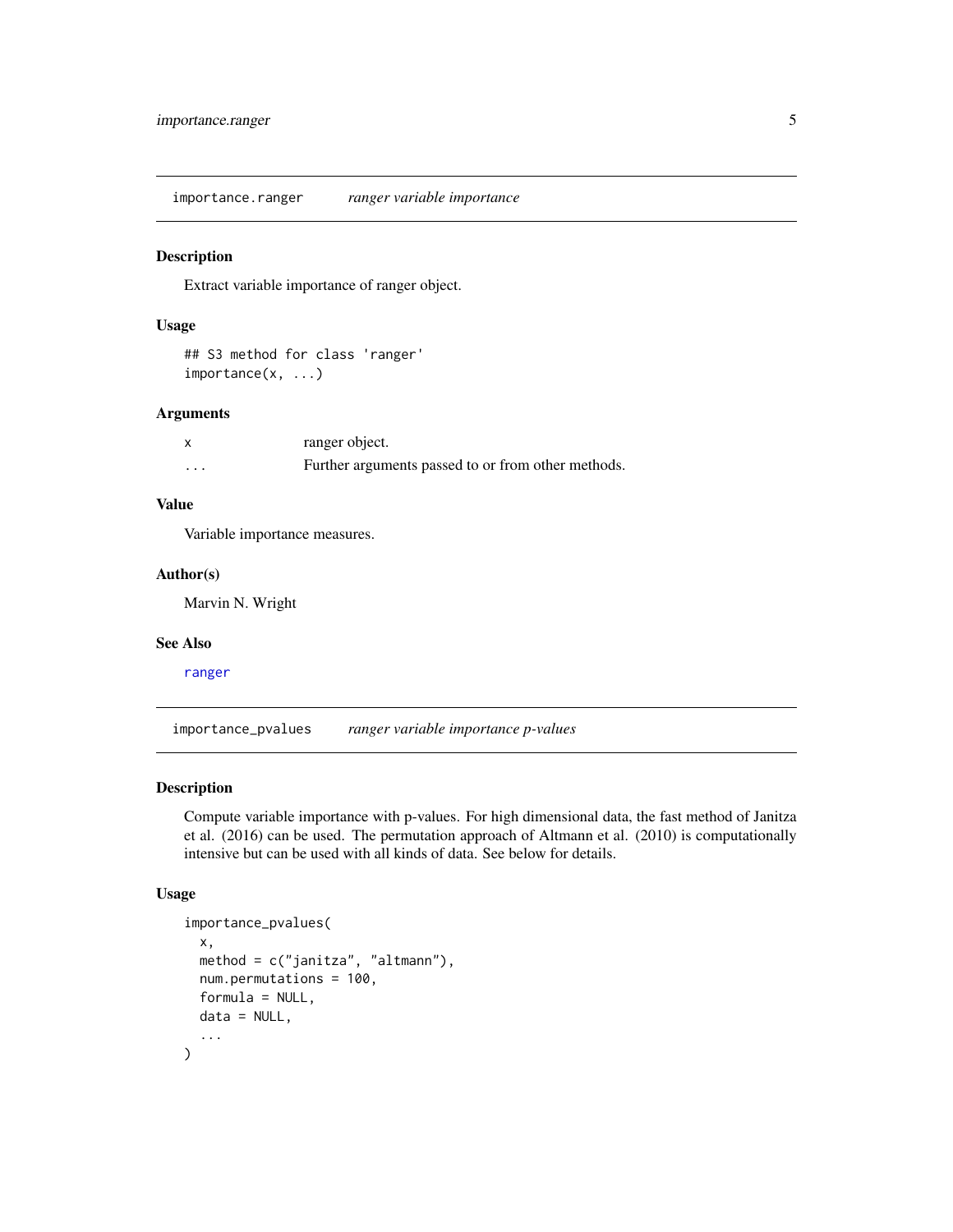#### <span id="page-5-0"></span>Arguments

| X                | ranger or holdoutRF object.                                                                                                                                    |  |  |  |  |
|------------------|----------------------------------------------------------------------------------------------------------------------------------------------------------------|--|--|--|--|
| method           | Method to compute p-values. Use "janitza" for the method by Janitza et al.<br>$(2016)$ or "altmann" for the non-parametric method by Altmann et al. $(2010)$ . |  |  |  |  |
| num.permutations |                                                                                                                                                                |  |  |  |  |
|                  | Number of permutations. Used in the "altmann" method only.                                                                                                     |  |  |  |  |
| formula          | Object of class formula or character describing the model to fit. Used in the<br>"altmann" method only.                                                        |  |  |  |  |
| data             | Training data of class data.frame or matrix. Used in the "altmann" method only.                                                                                |  |  |  |  |
| $\cdots$         | Further arguments passed to ranger (). Used in the "altmann" method only.                                                                                      |  |  |  |  |
|                  |                                                                                                                                                                |  |  |  |  |

#### Details

The method of Janitza et al. (2016) uses a clever trick: With an unbiased variable importance measure, the importance values of non-associated variables vary randomly around zero. Thus, all non-positive importance values are assumed to correspond to these non-associated variables and they are used to construct a distribution of the importance under the null hypothesis of no association to the response. Since only the non-positive values of this distribution can be observed, the positive values are created by mirroring the negative distribution. See Janitza et al. (2016) for details.

The method of Altmann et al. (2010) uses a simple permutation test: The distribution of the importance under the null hypothesis of no association to the response is created by several replications of permuting the response, growing an RF and computing the variable importance. The authors recommend 50-100 permutations. However, much larger numbers have to be used to estimate more precise p-values. We add 1 to the numerator and denominator to avoid zero p-values.

#### Value

Variable importance and p-value for each variable.

#### Author(s)

Marvin N. Wright

#### References

Janitza, S., Celik, E. & Boulesteix, A.-L., (2016). A computationally fast variable importance test for random forests for high-dimensional data. Adv Data Anal Classif [https://doi.org/10.1007/](https://doi.org/10.1007/s11634-016-0276-4) [s11634-016-0276-4](https://doi.org/10.1007/s11634-016-0276-4).

Altmann, A., Tolosi, L., Sander, O. & Lengauer, T. (2010). Permutation importance: a corrected feature importance measure, Bioinformatics 26:1340-1347.

#### See Also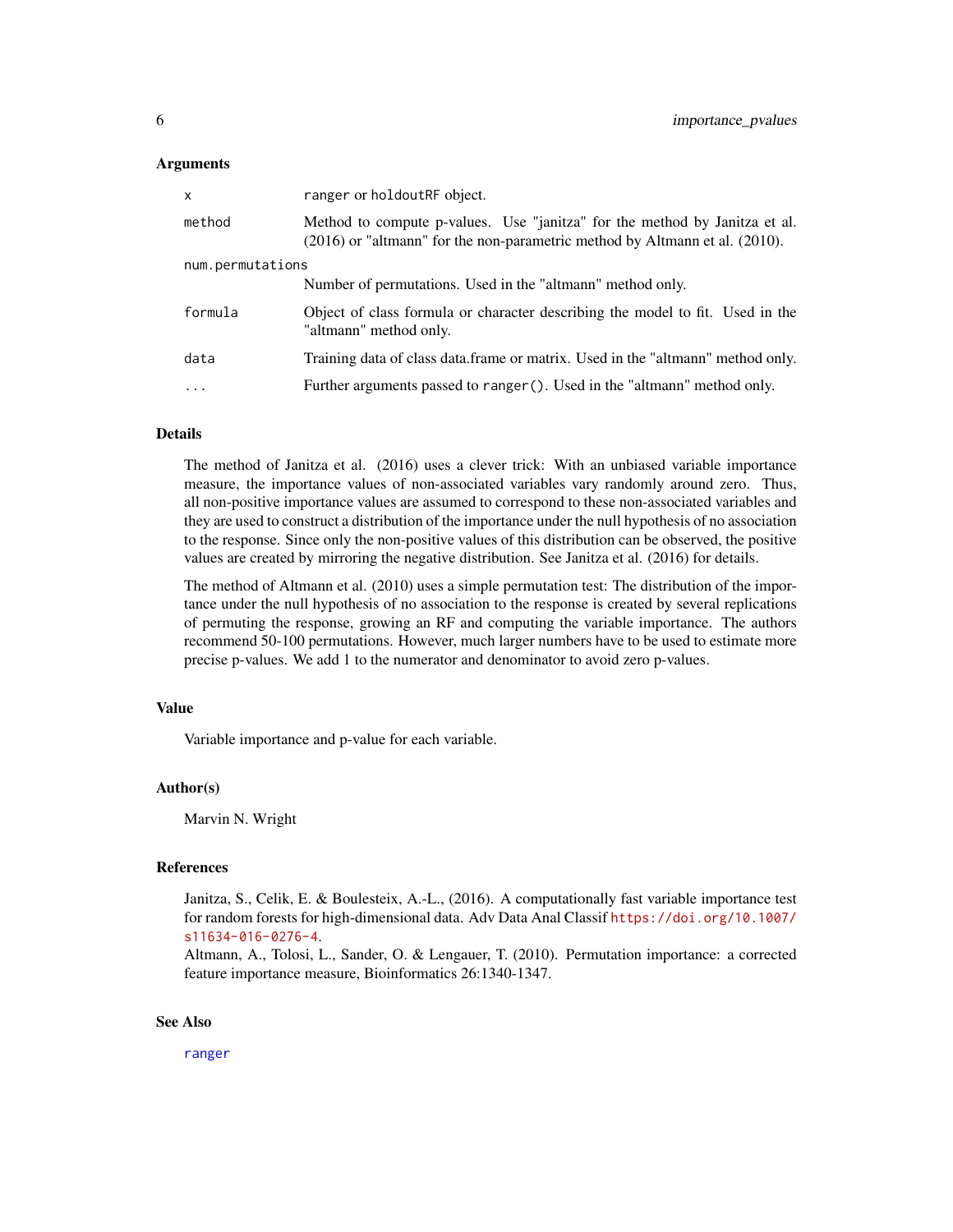# <span id="page-6-0"></span>parse.formula 7

#### Examples

```
## Janitza's p-values with corrected Gini importance
n <- 50
p <- 400
dat <- data.frame(y = factor(rbinom(n, 1, .5)), replicate(p, runif(n)))
rf.\sin \leftarrow \text{ranger}(y \sim ., \text{dat}, \text{importance = "impurity\_corrected")}importance_pvalues(rf.sim, method = "janitza")
## Permutation p-values
## Not run:
rf.iris <- ranger(Species ~ ., data = iris, importance = 'permutation')
importance_pvalues(rf.iris, method = "altmann", formula = Species ~ ., data = iris)
## End(Not run)
```
parse.formula *Parse formula*

# Description

Parse formula and return dataset containing selected columns. Interactions are supported for numerical columns only. An interaction column is the product of all interacting columns.

# Usage

parse.formula(formula, data, env = parent.frame())

#### Arguments

| formula | Object of class formula or character describing the model to fit.    |
|---------|----------------------------------------------------------------------|
| data    | Training data of class data. frame.                                  |
| env     | The environment in which the left hand side of formula is evaluated. |

# Value

Dataset including selected columns and interactions.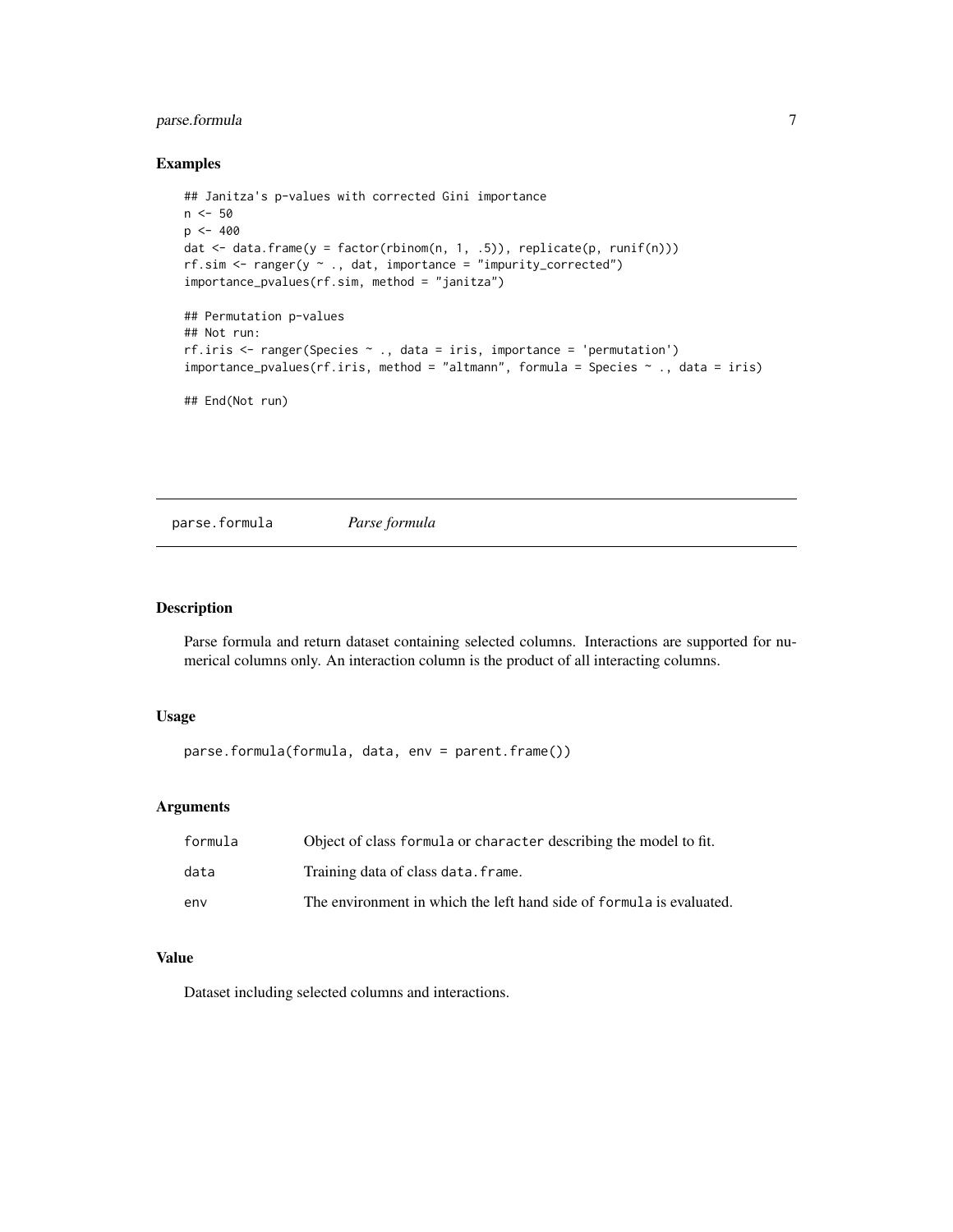<span id="page-7-1"></span><span id="page-7-0"></span>predict.ranger *Ranger prediction*

# Description

Prediction with new data and a saved forest from Ranger.

# Usage

```
## S3 method for class 'ranger'
predict(
 object,
 data = NULL,
 predict.all = FALSE,
 num.trees = object$num.trees,
  type = "response",
  se.method = "infjack",
  quantiles = c(0.1, 0.5, 0.9),
 what = NULL,
 seed = NULL,
 num.threads = NULL,
 verbose = TRUE,
  ...
\mathcal{L}
```

| object      | Ranger ranger object.                                                                                                                                                                                                                                                       |
|-------------|-----------------------------------------------------------------------------------------------------------------------------------------------------------------------------------------------------------------------------------------------------------------------------|
| data        | New test data of class data. frame or gwaa. data (GenABEL).                                                                                                                                                                                                                 |
| predict.all | Return individual predictions for each tree instead of aggregated predictions for<br>all trees. Return a matrix (sample x tree) for classification and regression, a 3d<br>array for probability estimation (sample x class x tree) and survival (sample x<br>time x tree). |
| num.trees   | Number of trees used for prediction. The first num. trees in the forest are used.                                                                                                                                                                                           |
| type        | Type of prediction. One of 'response', 'se', 'terminalNodes', 'quantiles' with<br>default 'response'. See below for details.                                                                                                                                                |
| se.method   | Method to compute standard errors. One of 'jack', 'infjack' with default 'inf-<br>jack'. Only applicable if type = 'se'. See below for details.                                                                                                                             |
| quantiles   | Vector of quantiles for quantile prediction. Set type = 'quantiles' to use.                                                                                                                                                                                                 |
| what        | User specified function for quantile prediction used instead of quantile. Must<br>return numeric vector, see examples.                                                                                                                                                      |
| seed        | Random seed. Default is NULL, which generates the seed from R. Set to $\theta$ to<br>ignore the R seed. The seed is used in case of ties in classification mode.                                                                                                            |
| num.threads | Number of threads. Default is number of CPUs available.                                                                                                                                                                                                                     |
| verbose     | Verbose output on or off.                                                                                                                                                                                                                                                   |
| $\cdots$    | further arguments passed to or from other methods.                                                                                                                                                                                                                          |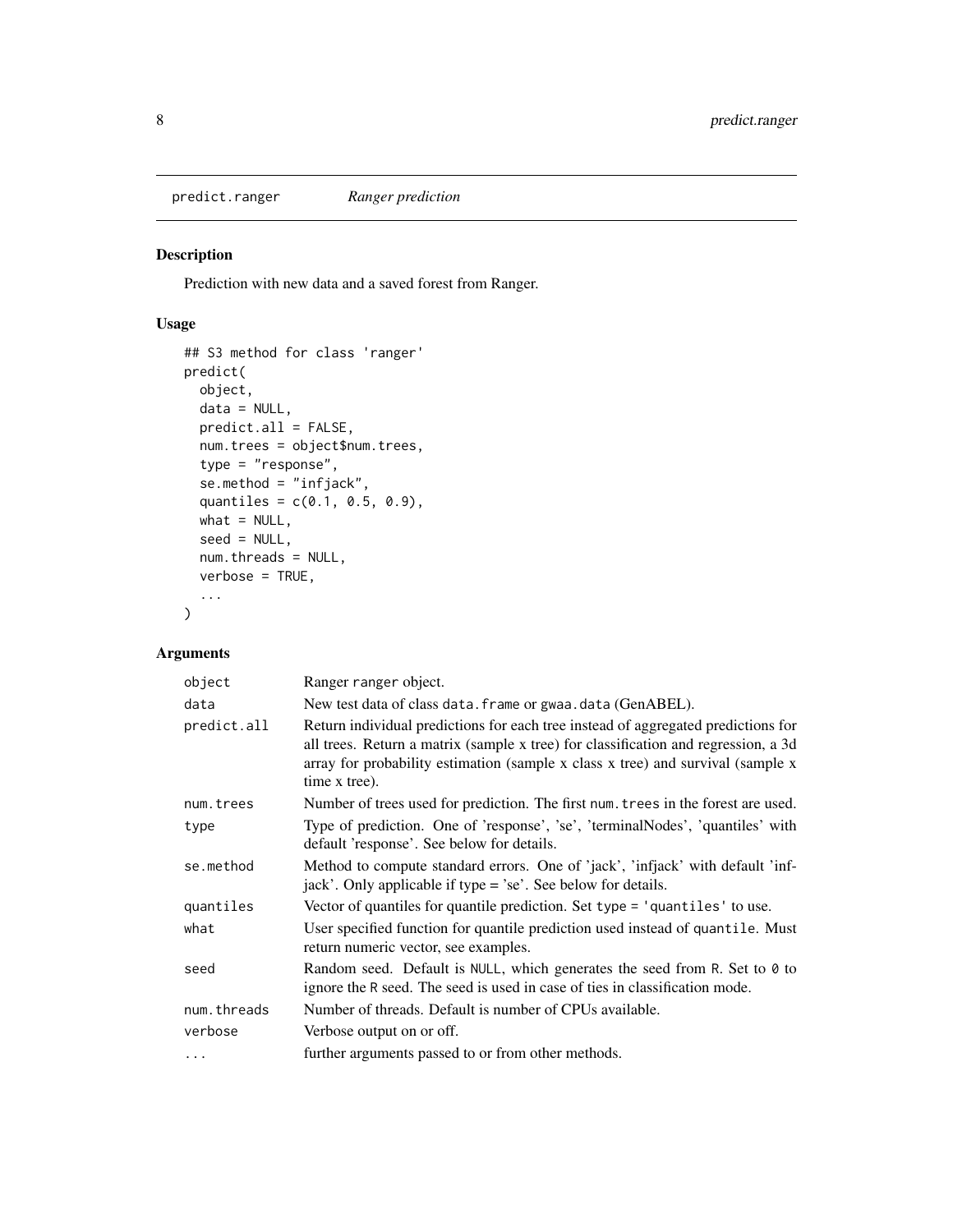# <span id="page-8-0"></span>predict.ranger 9

#### Details

For type = 'response' (the default), the predicted classes (classification), predicted numeric values (regression), predicted probabilities (probability estimation) or survival probabilities (survival) are returned. For type = 'se', the standard error of the predictions are returned (regression only). The jackknife-after-bootstrap or infinitesimal jackknife for bagging is used to estimate the standard errors based on out-of-bag predictions. See Wager et al. (2014) for details. For type = 'terminalNodes', the IDs of the terminal node in each tree for each observation in the given dataset are returned. For type = 'quantiles', the selected quantiles for each observation are estimated. See Meinshausen (2006) for details.

If type = 'se' is selected, the method to estimate the variances can be chosen with se.method. Set se.method = 'jack' for jackknife-after-bootstrap and se.method = 'infjack' for the infinitesimal jackknife for bagging.

For classification and predict. all = TRUE, a factor levels are returned as numerics. To retrieve the corresponding factor levels, use rf\$forest\$levels, if rf is the ranger object.

# Value

Object of class ranger.prediction with elements

| predictions               | Predicted classes/values (only for classification and regression)         |
|---------------------------|---------------------------------------------------------------------------|
| unique.death.times        | Unique death times (only for survival).                                   |
| chf                       | Estimated cumulative hazard function for each sample (only for survival). |
| survival                  | Estimated survival function for each sample (only for survival).          |
| num.trees                 | Number of trees.                                                          |
| num.independent.variables | Number of independent variables.                                          |
| treetype                  | Type of forest/tree. Classification, regression or survival.              |
| num.samples               | Number of samples.                                                        |

#### Author(s)

Marvin N. Wright

# References

- Wright, M. N. & Ziegler, A. (2017). ranger: A Fast Implementation of Random Forests for High Dimensional Data in C++ and R. J Stat Softw 77:1-17. [https://doi.org/10.18637/](https://doi.org/10.18637/jss.v077.i01) [jss.v077.i01](https://doi.org/10.18637/jss.v077.i01).
- Wager, S., Hastie T., & Efron, B. (2014). Confidence Intervals for Random Forests: The Jackknife and the Infinitesimal Jackknife. J Mach Learn Res 15:1625-1651. [http://jmlr.](http://jmlr.org/papers/v15/wager14a.html) [org/papers/v15/wager14a.html](http://jmlr.org/papers/v15/wager14a.html).
- Meinshausen (2006). Quantile Regression Forests. J Mach Learn Res 7:983-999. [http:](http://www.jmlr.org/papers/v7/meinshausen06a.html) [//www.jmlr.org/papers/v7/meinshausen06a.html](http://www.jmlr.org/papers/v7/meinshausen06a.html).

#### See Also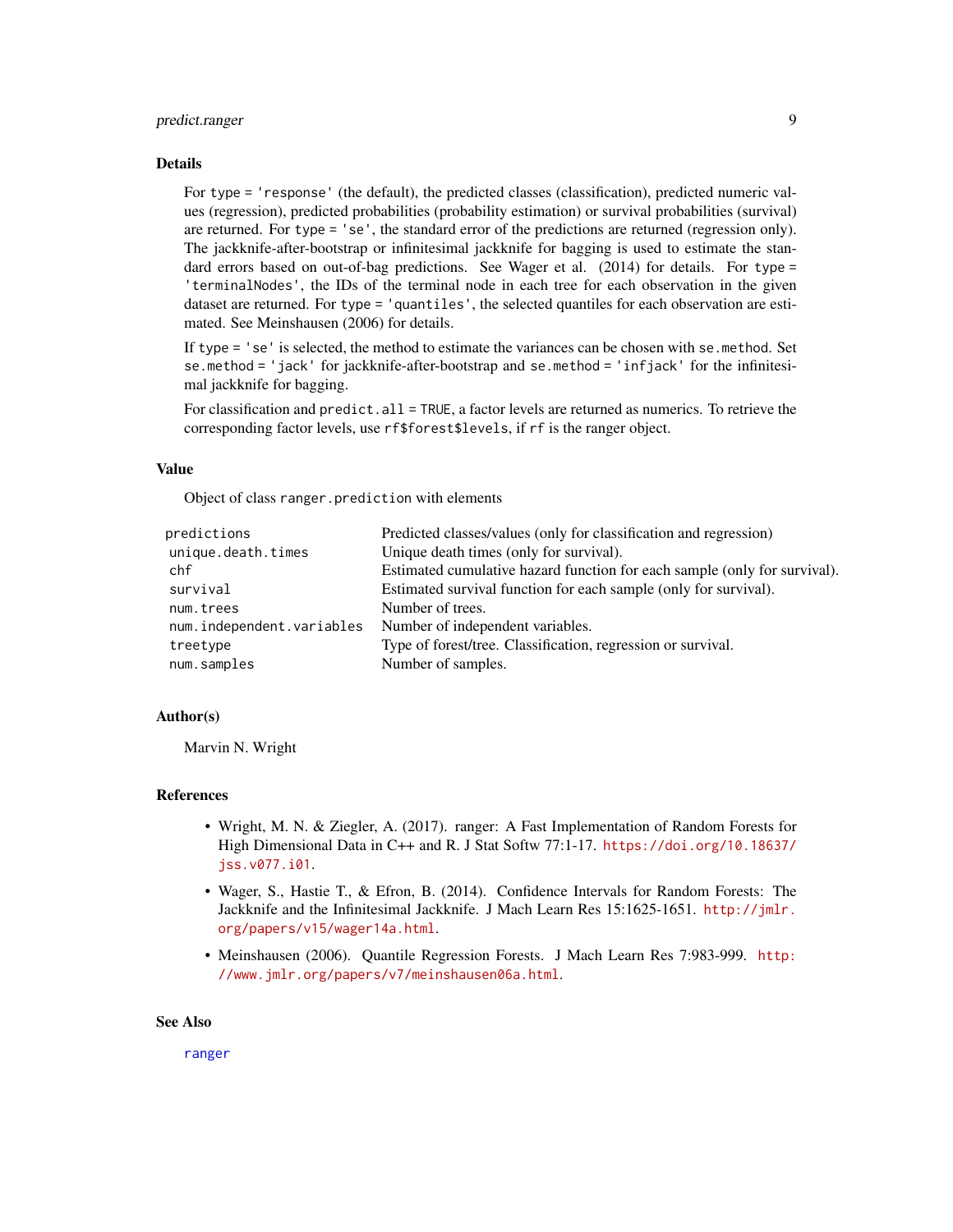#### Examples

```
## Classification forest
ranger(Species ~ ., data = iris)
train.idx <- sample(nrow(iris), 2/3 * nrow(iris))
iris.train <- iris[train.idx, ]
iris.test <- iris[-train.idx, ]
rg.iris <- ranger(Species ~ ., data = iris.train)
pred.iris <- predict(rg.iris, data = iris.test)
table(iris.test$Species, pred.iris$predictions)
## Quantile regression forest
rf <- ranger(mpg \sim ., mtcars[1:26, ], quantreg = TRUE)
pred \le predict(rf, mtcars[27:32, ], type = "quantiles", quantiles = c(0.1, 0.5, 0.9))
pred$predictions
## Quantile regression forest with user-specified function
rf \leftarrow range(rmpg \sim ., mtcars[1:26, ], quantreg = TRUE)pred <- predict(rf, mtcars[27:32, ], type = "quantiles",
                what = function(x) sample(x, 10, replace = TRUE))
pred$predictions
```
predict.ranger.forest *Ranger prediction*

#### Description

Prediction with new data and a saved forest from Ranger.

#### Usage

```
## S3 method for class 'ranger.forest'
predict(
 object,
 data,
  predict.al1 = FALSE,num.trees = object$num.trees,
  type = "response",
  se.method = "infjack",
  seed = NULL,
 num.threads = NULL,
  verbose = TRUE,
  inbag.counts = NULL,
  ...
)
```
<span id="page-9-0"></span>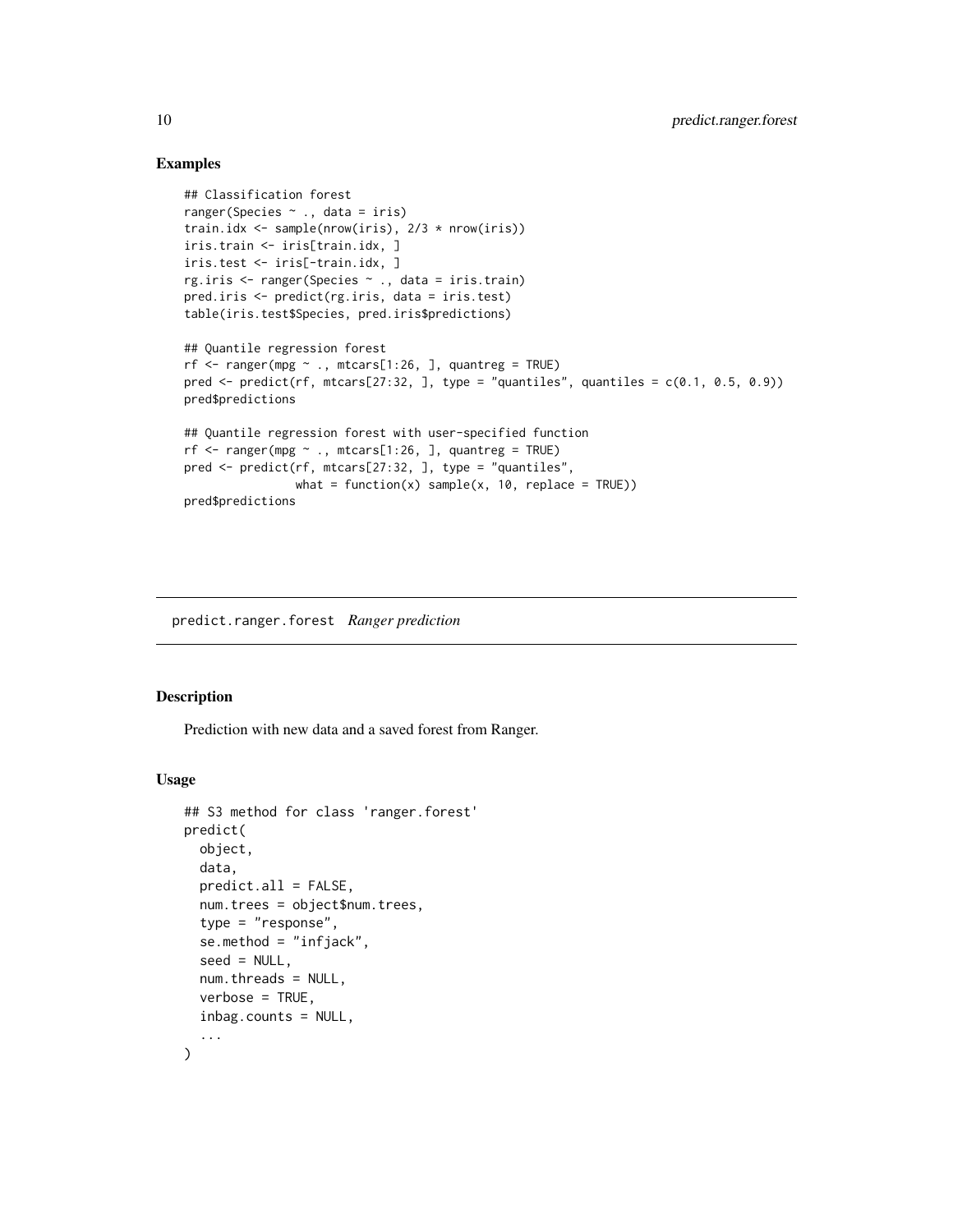#### Arguments

| object       | Ranger ranger. forest object.                                                                                                                                                                                                                                               |
|--------------|-----------------------------------------------------------------------------------------------------------------------------------------------------------------------------------------------------------------------------------------------------------------------------|
| data         | New test data of class data. frame or gwaa. data (GenABEL).                                                                                                                                                                                                                 |
| predict.all  | Return individual predictions for each tree instead of aggregated predictions for<br>all trees. Return a matrix (sample x tree) for classification and regression, a 3d<br>array for probability estimation (sample x class x tree) and survival (sample x<br>time x tree). |
| num.trees    | Number of trees used for prediction. The first num. trees in the forest are used.                                                                                                                                                                                           |
| type         | Type of prediction. One of 'response', 'se', 'terminalNodes', 'quantiles' with<br>default 'response'. See below for details.                                                                                                                                                |
| se.method    | Method to compute standard errors. One of 'jack', 'infjack' with default 'inf-<br>jack'. Only applicable if type = 'se'. See below for details.                                                                                                                             |
| seed         | Random seed. Default is NULL, which generates the seed from R. Set to 0 to<br>ignore the R seed. The seed is used in case of ties in classification mode.                                                                                                                   |
| num.threads  | Number of threads. Default is number of CPUs available.                                                                                                                                                                                                                     |
| verbose      | Verbose output on or off.                                                                                                                                                                                                                                                   |
| inbag.counts | Number of times the observations are in-bag in the trees.                                                                                                                                                                                                                   |
| .            | further arguments passed to or from other methods.                                                                                                                                                                                                                          |

# Details

For type = 'response' (the default), the predicted classes (classification), predicted numeric values (regression), predicted probabilities (probability estimation) or survival probabilities (survival) are returned. For type = 'se', the standard error of the predictions are returned (regression only). The jackknife-after-bootstrap or infinitesimal jackknife for bagging is used to estimate the standard errors based on out-of-bag predictions. See Wager et al. (2014) for details. For type = 'terminalNodes', the IDs of the terminal node in each tree for each observation in the given dataset are returned.

If type = 'se' is selected, the method to estimate the variances can be chosen with se.method. Set se.method = 'jack' for jackknife after bootstrap and se.method = 'infjack' for the infinitesimal jackknife for bagging.

For classification and predict.all = TRUE, a factor levels are returned as numerics. To retrieve the corresponding factor levels, use rf\$forest\$levels, if rf is the ranger object.

# Value

Object of class ranger.prediction with elements

| predictions               | Predicted classes/values (only for classification and regression)         |
|---------------------------|---------------------------------------------------------------------------|
| unique.death.times        | Unique death times (only for survival).                                   |
| chf                       | Estimated cumulative hazard function for each sample (only for survival). |
| survival                  | Estimated survival function for each sample (only for survival).          |
| num.trees                 | Number of trees.                                                          |
| num.independent.variables | Number of independent variables.                                          |
| treetype                  | Type of forest/tree. Classification, regression or survival.              |
| num.samples               | Number of samples.                                                        |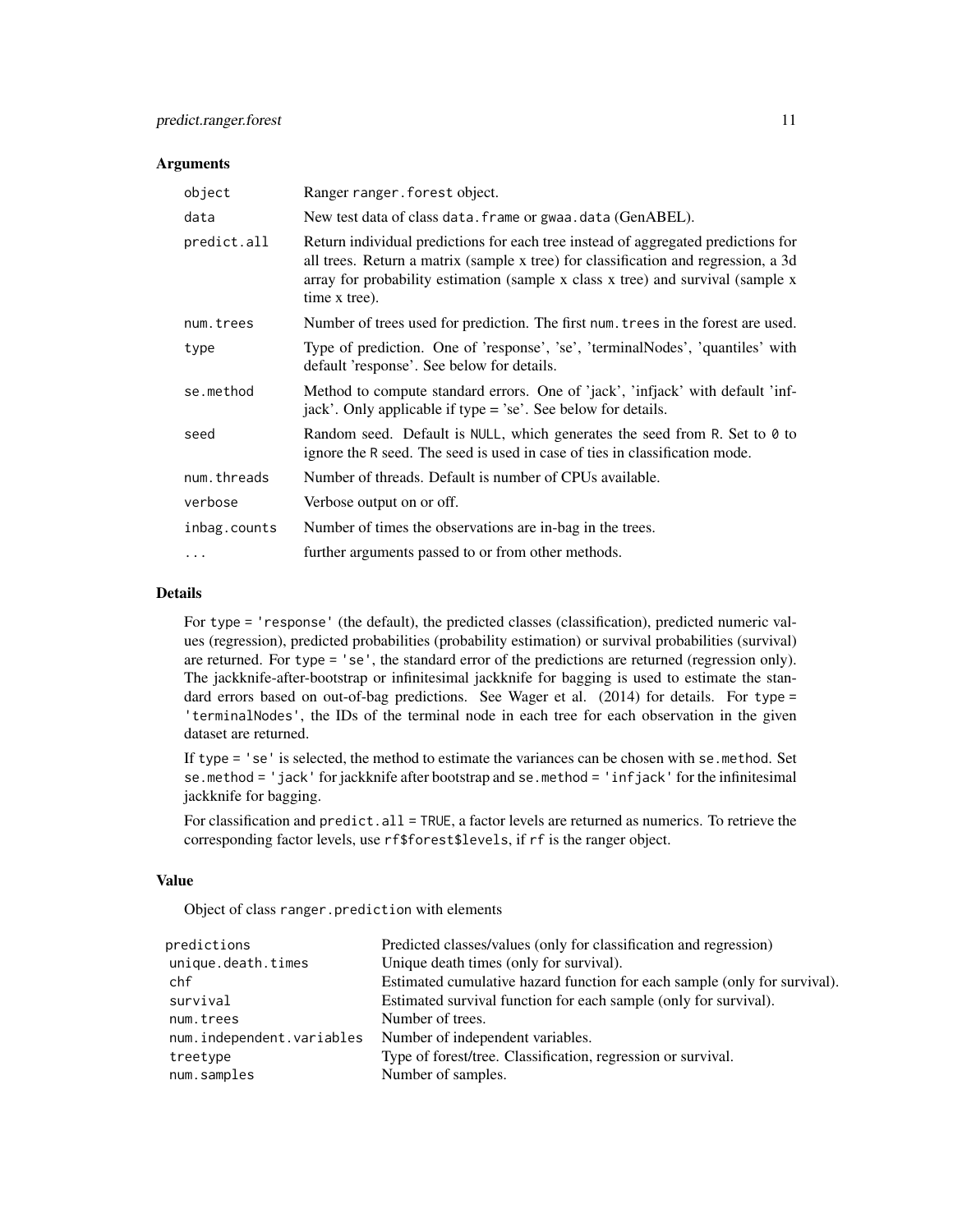# <span id="page-11-0"></span>Author(s)

Marvin N. Wright

# References

- Wright, M. N. & Ziegler, A. (2017). ranger: A Fast Implementation of Random Forests for High Dimensional Data in C++ and R. J Stat Softw 77:1-17. [https://doi.org/10.18637/](https://doi.org/10.18637/jss.v077.i01) [jss.v077.i01](https://doi.org/10.18637/jss.v077.i01).
- Wager, S., Hastie T., & Efron, B. (2014). Confidence Intervals for Random Forests: The Jackknife and the Infinitesimal Jackknife. J Mach Learn Res 15:1625-1651. [http://jmlr.](http://jmlr.org/papers/v15/wager14a.html) [org/papers/v15/wager14a.html](http://jmlr.org/papers/v15/wager14a.html).

# See Also

[ranger](#page-14-1)

predictions.ranger *Ranger predictions*

#### Description

Extract training data predictions of Ranger object.

#### Usage

```
## S3 method for class 'ranger'
predictions(x, ...)
```
#### **Arguments**

|          | Ranger object.                                     |
|----------|----------------------------------------------------|
| $\cdots$ | Further arguments passed to or from other methods. |

## Value

Predictions: Classes for Classification forests, Numerical values for Regressions forests and the estimated survival functions for all individuals for Survival forests.

# Author(s)

Marvin N. Wright

#### See Also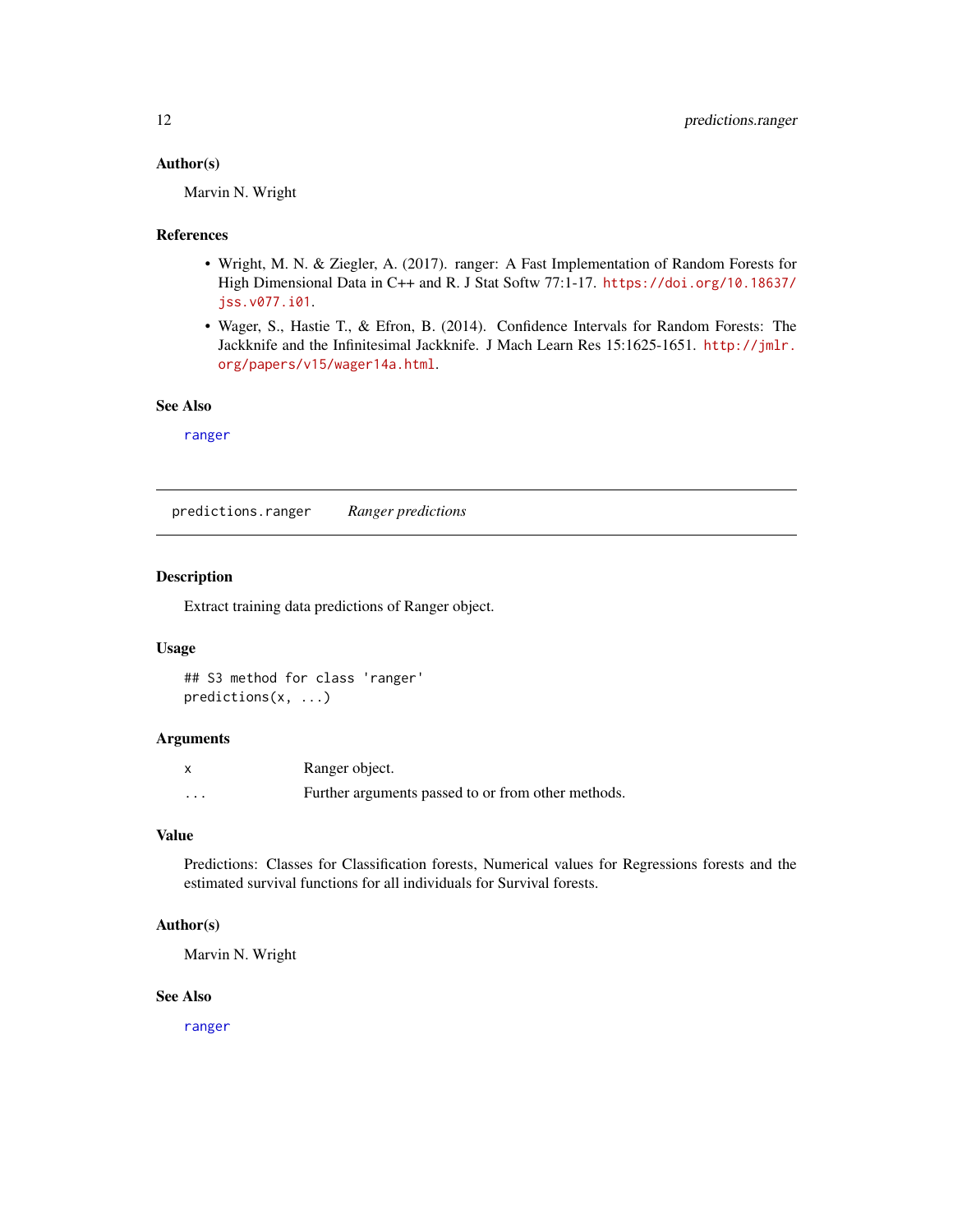<span id="page-12-0"></span>predictions.ranger.prediction *Ranger predictions*

# Description

Extract predictions of Ranger prediction object.

# Usage

## S3 method for class 'ranger.prediction' predictions(x, ...)

#### Arguments

|          | Ranger prediction object.                          |
|----------|----------------------------------------------------|
| $\cdots$ | Further arguments passed to or from other methods. |

# Value

Predictions: Classes for Classification forests, Numerical values for Regressions forests and the estimated survival functions for all individuals for Survival forests.

#### Author(s)

Marvin N. Wright

#### See Also

[ranger](#page-14-1)

print.ranger *Print Ranger*

# Description

Print contents of Ranger object.

#### Usage

## S3 method for class 'ranger'  $print(x, \ldots)$ 

|   | Object of class 'ranger'.                          |
|---|----------------------------------------------------|
| . | Further arguments passed to or from other methods. |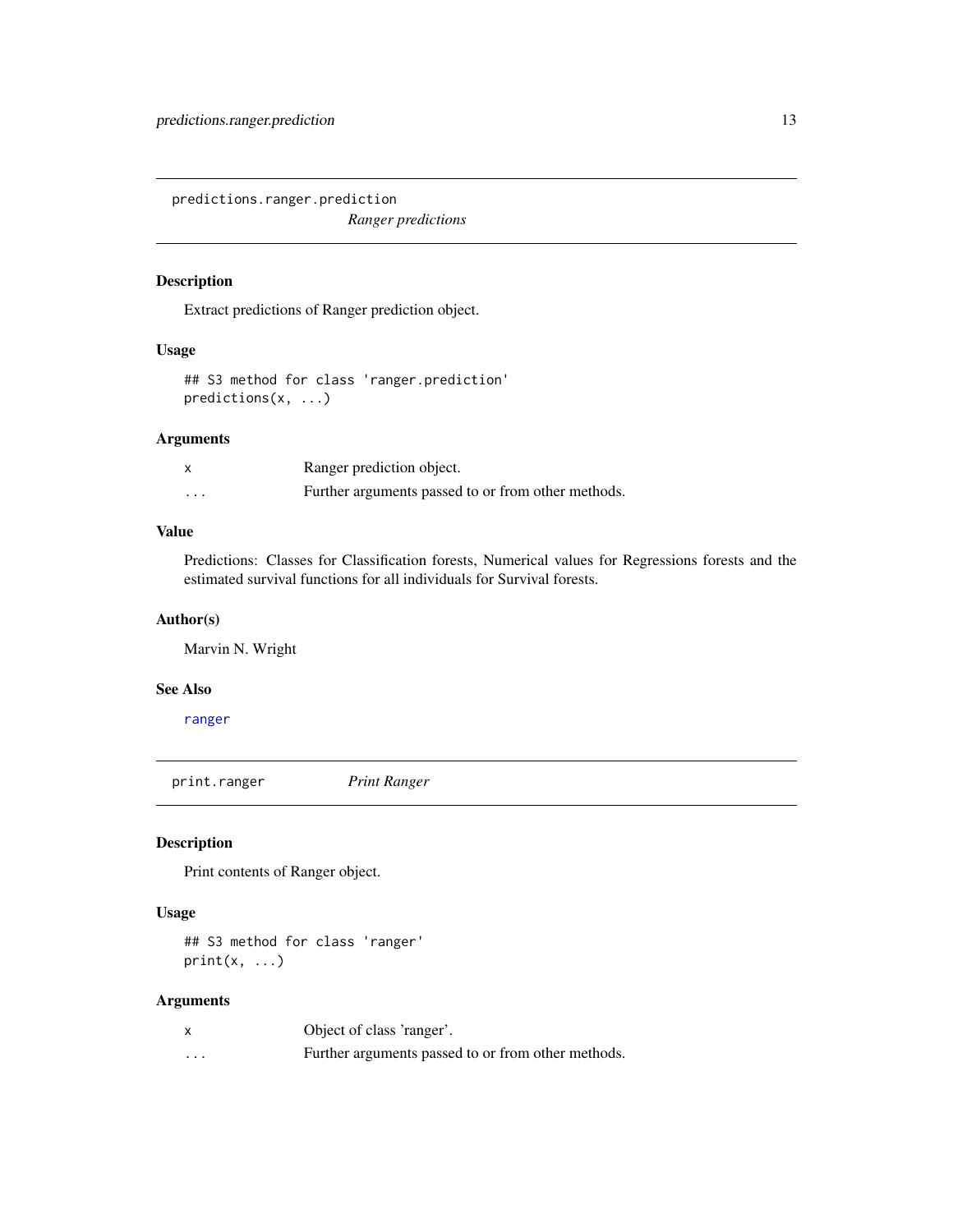# Author(s)

Marvin N. Wright

## See Also

[ranger](#page-14-1)

print.ranger.forest *Print Ranger forest*

# Description

Print contents of Ranger forest object.

# Usage

## S3 method for class 'ranger.forest'  $print(x, \ldots)$ 

# Arguments

|          | Object of class 'ranger.forest'.                   |
|----------|----------------------------------------------------|
| $\cdots$ | further arguments passed to or from other methods. |

# Author(s)

Marvin N. Wright

print.ranger.prediction

*Print Ranger prediction*

# Description

Print contents of Ranger prediction object.

# Usage

## S3 method for class 'ranger.prediction'  $print(x, \ldots)$ 

| X        | Object of class 'ranger.prediction'.               |
|----------|----------------------------------------------------|
| $\cdots$ | further arguments passed to or from other methods. |

<span id="page-13-0"></span>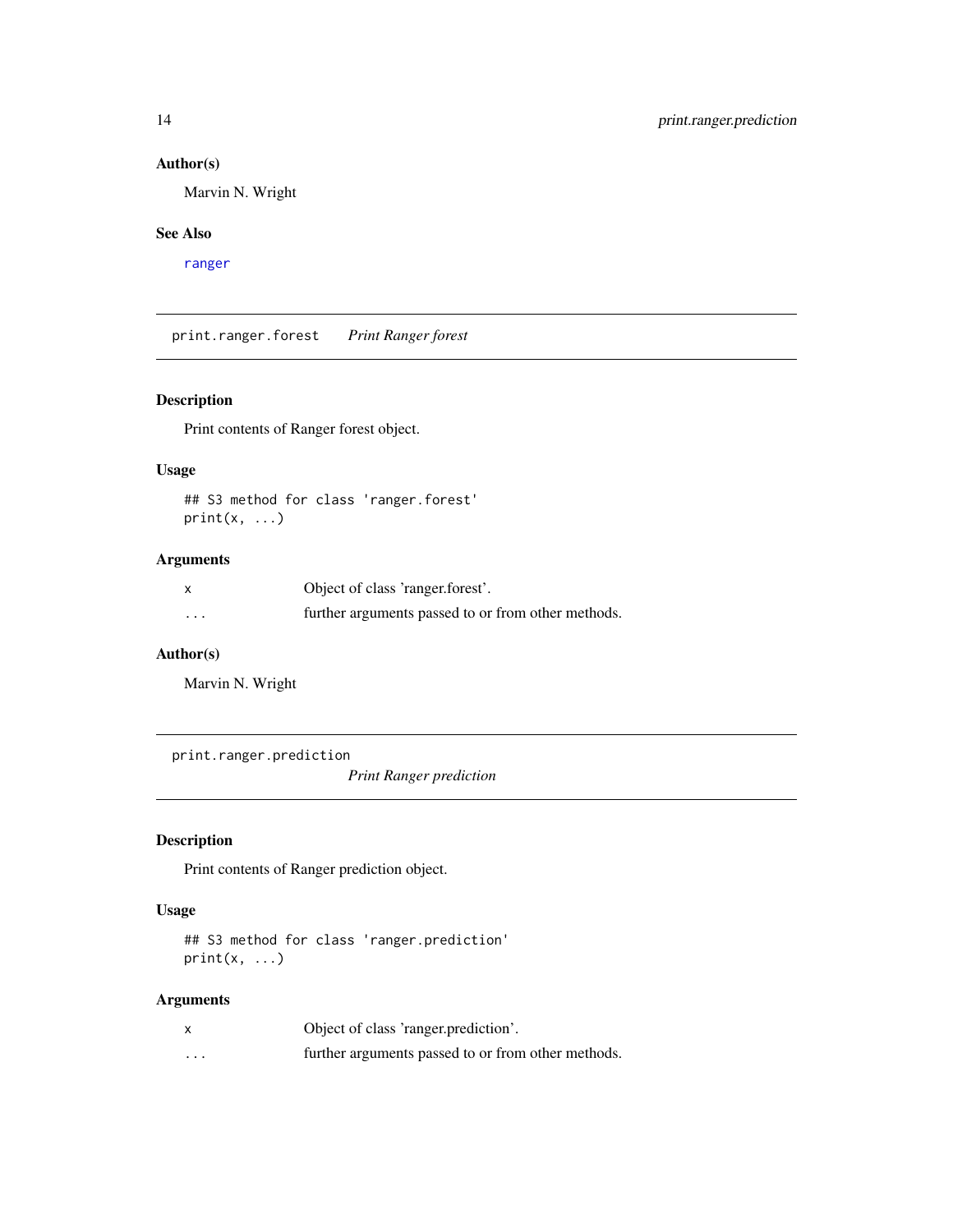#### <span id="page-14-0"></span>ranger and the state of the state of the state of the state of the state of the state of the state of the state of the state of the state of the state of the state of the state of the state of the state of the state of the

#### Author(s)

Marvin N. Wright

<span id="page-14-1"></span>ranger *Ranger*

#### Description

Ranger is a fast implementation of random forests (Breiman 2001) or recursive partitioning, particularly suited for high dimensional data. Classification, regression, and survival forests are supported. Classification and regression forests are implemented as in the original Random Forest (Breiman 2001), survival forests as in Random Survival Forests (Ishwaran et al. 2008). Includes implementations of extremely randomized trees (Geurts et al. 2006) and quantile regression forests (Meinshausen 2006).

#### Usage

```
ranger(
  formula = NULL,data = NULL,num.trees = 500,
 mtry = NULL,importance = "none",
 write.forest = TRUE,probability = FALSE,
 min.node.size = NULL,
 max.depth = NULL,replace = TRUE,
 sample.fraction = ifelse(replace, 1, 0.632),
  case.weights = NULL,
  class.weights = NULL,
  splitrule = NULL,
  num.random.splits = 1,
  alpha = 0.5,
 minprop = 0.1,
  split.select.weights = NULL,
  always.split.variables = NULL,
  respect.unordered.factors = NULL,
  scale.permutation.importance = FALSE,
  local.importance = FALSE,
  regularization.factor = 1,
  regularization.usedepth = FALSE,
  keep.inbag = FALSE,inbag = NULL,holdout = FALSE,
  quantreg = FALSE,
```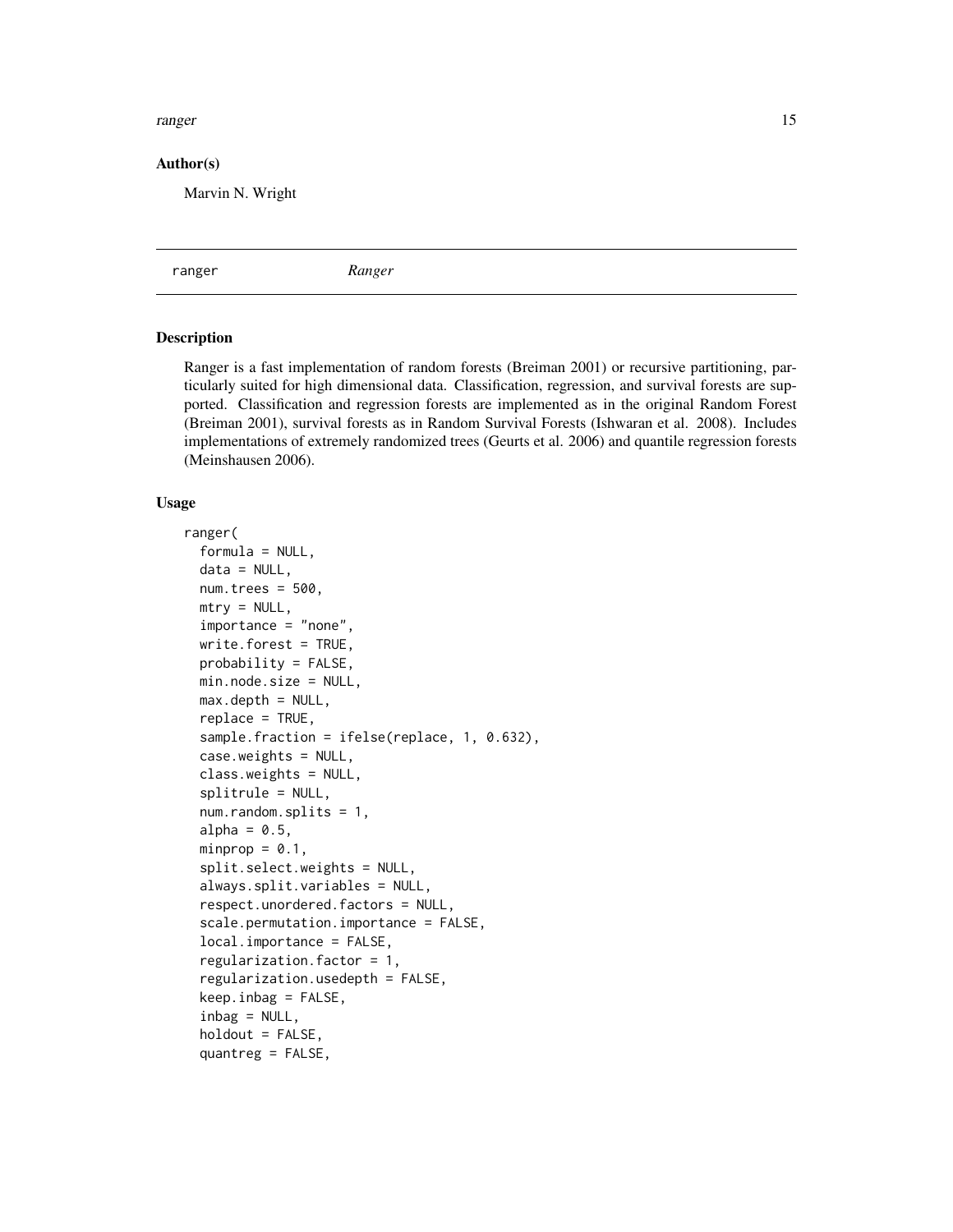```
oob.error = TRUE,
 num.threads = NULL,
 save.memory = FALSE,
 verbose = TRUE,
  seed = NULL,
 dependent.variable.name = NULL,
  status.variable.name = NULL,
 classification = NULL,
 x = NULL,y = NULL\mathcal{L}
```

| formula         | Object of class formula or character describing the model to fit. Interaction<br>terms supported only for numerical variables.                                                                                                                                                |
|-----------------|-------------------------------------------------------------------------------------------------------------------------------------------------------------------------------------------------------------------------------------------------------------------------------|
| data            | Training data of class data. frame, matrix, dgCMatrix (Matrix) or gwaa. data<br>(GenABEL).                                                                                                                                                                                    |
| num.trees       | Number of trees.                                                                                                                                                                                                                                                              |
| mtry            | Number of variables to possibly split at in each node. Default is the (rounded<br>down) square root of the number variables. Alternatively, a single argument<br>function returning an integer, given the number of independent variables.                                    |
| importance      | Variable importance mode, one of 'none', 'impurity', 'impurity_corrected', 'per-<br>mutation'. The 'impurity' measure is the Gini index for classification, the vari-<br>ance of the responses for regression and the sum of test statistics (see splitrule)<br>for survival. |
| write.forest    | Save ranger. forest object, required for prediction. Set to FALSE to reduce<br>memory usage if no prediction intended.                                                                                                                                                        |
| probability     | Grow a probability forest as in Malley et al. (2012).                                                                                                                                                                                                                         |
| min.node.size   | Minimal node size. Default 1 for classification, 5 for regression, 3 for survival,<br>and 10 for probability.                                                                                                                                                                 |
| max.depth       | Maximal tree depth. A value of NULL or 0 (the default) corresponds to unlim-<br>ited depth, 1 to tree stumps (1 split per tree).                                                                                                                                              |
| replace         | Sample with replacement.                                                                                                                                                                                                                                                      |
| sample.fraction |                                                                                                                                                                                                                                                                               |
|                 | Fraction of observations to sample. Default is 1 for sampling with replacement<br>and 0.632 for sampling without replacement. For classification, this can be a<br>vector of class-specific values.                                                                           |
| case.weights    | Weights for sampling of training observations. Observations with larger weights<br>will be selected with higher probability in the bootstrap (or subsampled) samples<br>for the trees.                                                                                        |
| class.weights   | Weights for the outcome classes (in order of the factor levels) in the splitting<br>rule (cost sensitive learning). Classification and probability prediction only. For<br>classification the weights are also applied in the majority vote in terminal nodes.                |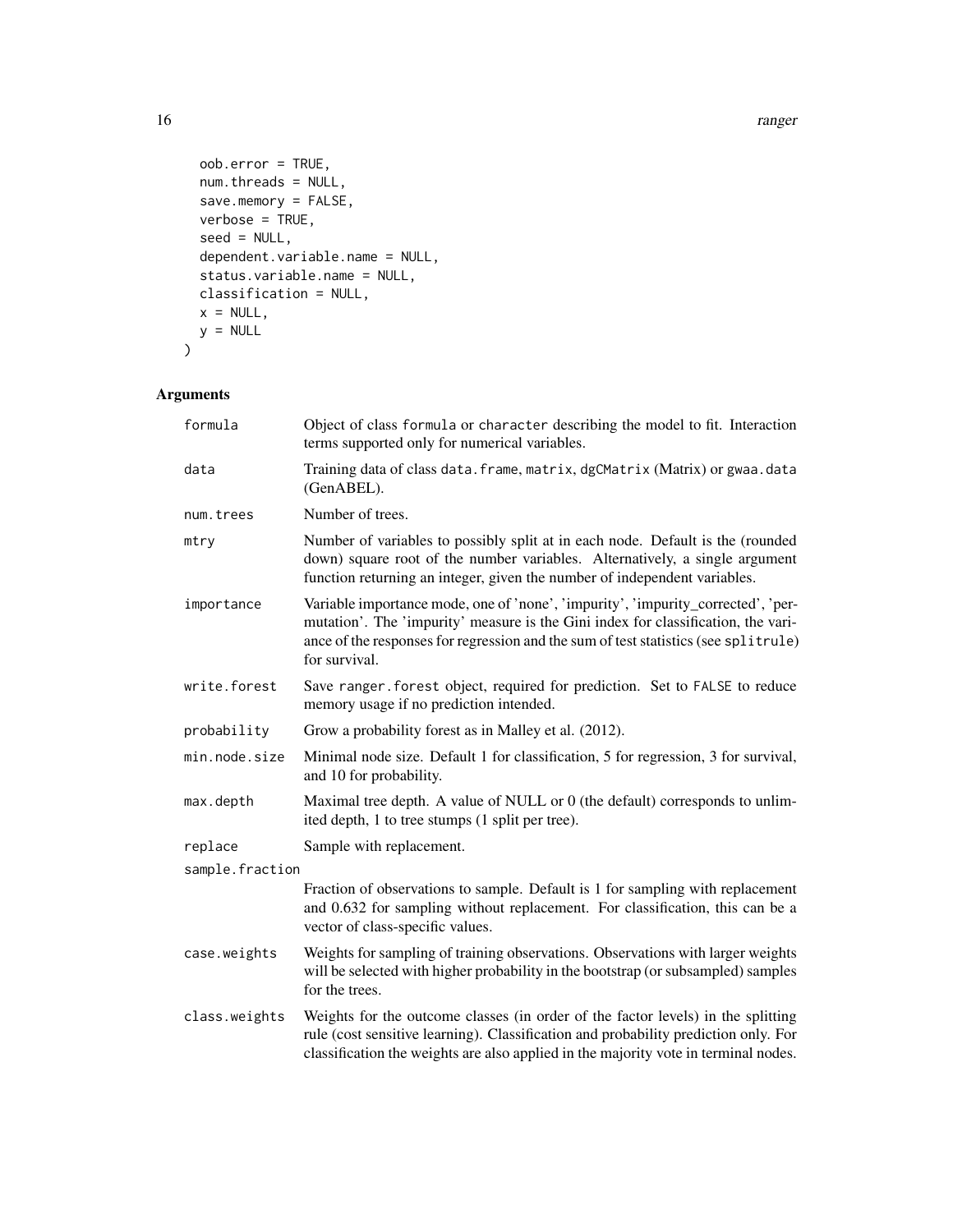#### ranger and the contract of the contract of the contract of the contract of the contract of the contract of the contract of the contract of the contract of the contract of the contract of the contract of the contract of the

| splitrule                    | Splitting rule. For classification and probability estimation "gini", "extratrees"<br>or "hellinger" with default "gini". For regression "variance", "extratrees", "max-<br>stat" or "beta" with default "variance". For survival "logrank", "extratrees", "C"<br>or "maxstat" with default "logrank". |
|------------------------------|--------------------------------------------------------------------------------------------------------------------------------------------------------------------------------------------------------------------------------------------------------------------------------------------------------|
| num.random.splits            |                                                                                                                                                                                                                                                                                                        |
|                              | For "extratrees" splitrule.: Number of random splits to consider for each candi-<br>date splitting variable.                                                                                                                                                                                           |
| alpha                        | For "maxstat" splitrule: Significance threshold to allow splitting.                                                                                                                                                                                                                                    |
| minprop                      | For "maxstat" splitrule: Lower quantile of covariate distribution to be considered<br>for splitting.                                                                                                                                                                                                   |
| split.select.weights         |                                                                                                                                                                                                                                                                                                        |
|                              | Numeric vector with weights between 0 and 1, representing the probability to<br>select variables for splitting. Alternatively, a list of size num.trees, containing<br>split select weight vectors for each tree can be used.                                                                          |
| always.split.variables       |                                                                                                                                                                                                                                                                                                        |
|                              | Character vector with variable names to be always selected in addition to the<br>mtry variables tried for splitting.                                                                                                                                                                                   |
| respect.unordered.factors    |                                                                                                                                                                                                                                                                                                        |
|                              | Handling of unordered factor covariates. One of 'ignore', 'order' and 'partition'.<br>For the "extratrees" splitrule the default is "partition" for all other splitrules 'ig-<br>nore'. Alternatively TRUE (='order') or FALSE (='ignore') can be used. See<br>below for details.                      |
| scale.permutation.importance |                                                                                                                                                                                                                                                                                                        |
|                              | Scale permutation importance by standard error as in (Breiman 2001). Only<br>applicable if permutation variable importance mode selected.                                                                                                                                                              |
| local.importance             |                                                                                                                                                                                                                                                                                                        |
|                              | Calculate and return local importance values as in (Breiman 2001). Only appli-<br>cable if importance is set to 'permutation'.                                                                                                                                                                         |
| regularization.factor        |                                                                                                                                                                                                                                                                                                        |
|                              | Regularization factor (gain penalization), either a vector of length p or one value<br>for all variables.                                                                                                                                                                                              |
| regularization.usedepth      |                                                                                                                                                                                                                                                                                                        |
|                              | Consider the depth in regularization.                                                                                                                                                                                                                                                                  |
| keep.inbag                   | Save how often observations are in-bag in each tree.                                                                                                                                                                                                                                                   |
| inbag                        | Manually set observations per tree. List of size num.trees, containing inbag<br>counts for each observation. Can be used for stratified sampling.                                                                                                                                                      |
| holdout                      | Hold-out mode. Hold-out all samples with case weight 0 and use these for<br>variable importance and prediction error.                                                                                                                                                                                  |
| quantreg                     | Prepare quantile prediction as in quantile regression forests (Meinshausen 2006).<br>Regression only. Set keep. inbag = TRUE to prepare out-of-bag quantile predic-<br>tion.                                                                                                                           |
| oob.error                    | Compute OOB prediction error. Set to FALSE to save computation time, e.g. for<br>large survival forests.                                                                                                                                                                                               |
| num.threads                  | Number of threads. Default is number of CPUs available.                                                                                                                                                                                                                                                |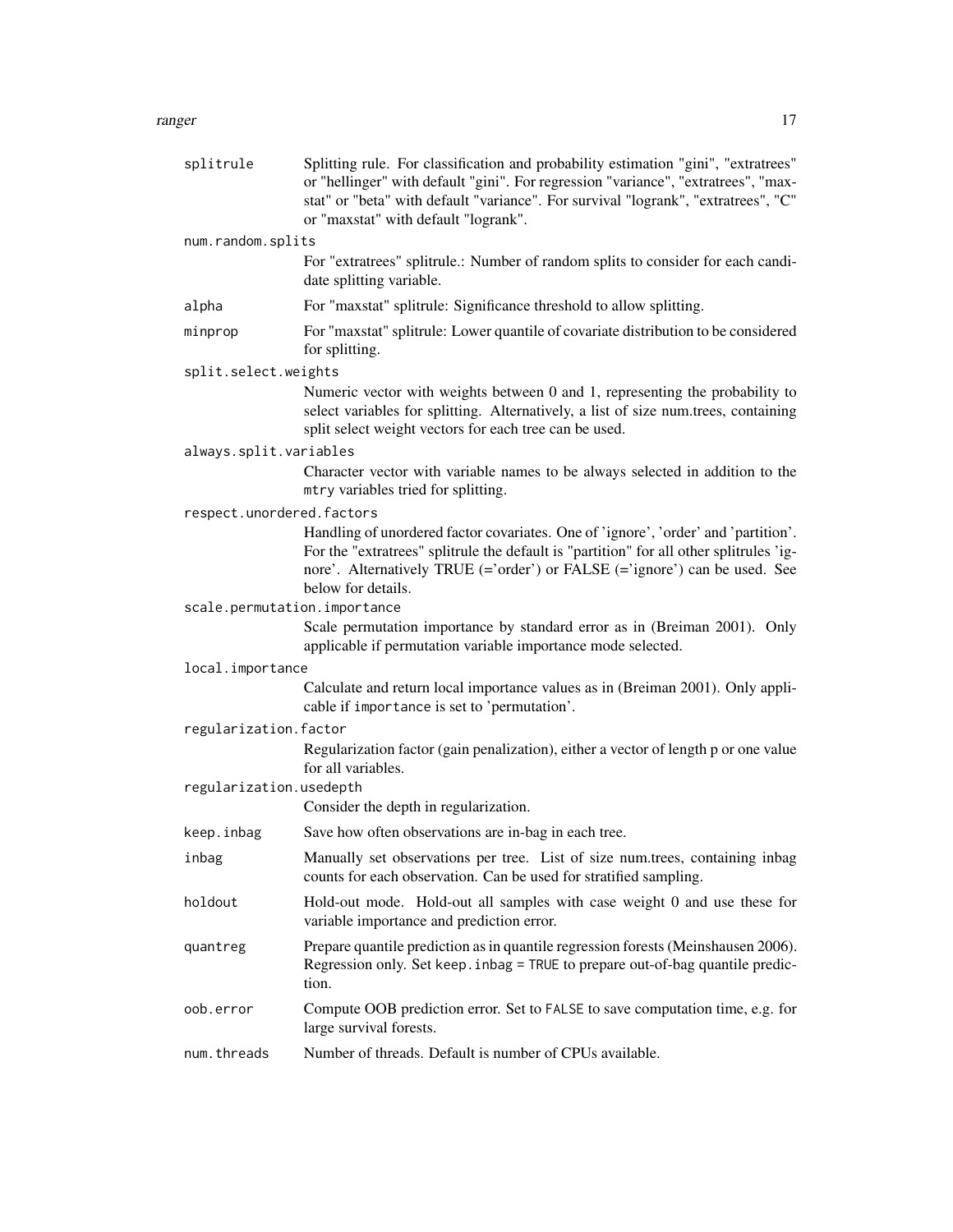| save.memory             | Use memory saving (but slower) splitting mode. No effect for survival and<br>GWAS data. Warning: This option slows down the tree growing, use only if you<br>encounter memory problems. |  |
|-------------------------|-----------------------------------------------------------------------------------------------------------------------------------------------------------------------------------------|--|
| verbose                 | Show computation status and estimated runtime.                                                                                                                                          |  |
| seed                    | Random seed. Default is NULL, which generates the seed from R. Set to 0 to<br>ignore the R seed.                                                                                        |  |
| dependent.variable.name |                                                                                                                                                                                         |  |
|                         | Name of dependent variable, needed if no formula given. For survival forests<br>this is the time variable.                                                                              |  |
| status.variable.name    |                                                                                                                                                                                         |  |
|                         | Name of status variable, only applicable to survival data and needed if no for-<br>mula given. Use 1 for event and 0 for censoring.                                                     |  |
|                         | classification Set to TRUE to grow a classification forest. Only needed if the data is a matrix or<br>the response numeric.                                                             |  |
| $\mathsf{x}$            | Predictor data (independent variables), alternative interface to data with formula<br>or dependent.variable.name.                                                                       |  |
| У                       | Response vector (dependent variable), alternative interface to data with formula<br>or dependent variable name. For survival use a Surv() object or a matrix with<br>time and status.   |  |

#### Details

The tree type is determined by the type of the dependent variable. For factors classification trees are grown, for numeric values regression trees and for survival objects survival trees. The Gini index is used as default splitting rule for classification. For regression, the estimated response variances or maximally selected rank statistics (Wright et al. 2016) can be used. For Survival the log-rank test, a C-index based splitting rule (Schmid et al. 2015) and maximally selected rank statistics (Wright et al. 2016) are available. For all tree types, forests of extremely randomized trees (Geurts et al. 2006) can be grown.

With the probability option and factor dependent variable a probability forest is grown. Here, the node impurity is used for splitting, as in classification forests. Predictions are class probabilities for each sample. In contrast to other implementations, each tree returns a probability estimate and these estimates are averaged for the forest probability estimate. For details see Malley et al. (2012).

Note that for classification and regression nodes with size smaller than min.node.size can occur, as in original Random Forests. For survival all nodes contain at min.node.size samples. Variables selected with always.split.variables are tried additionally to the mtry variables randomly selected. In split.select.weights variables weighted with 0 are never selected and variables with 1 are always selected. Weights do not need to sum up to 1, they will be normalized later. The weights are assigned to the variables in the order they appear in the formula or in the data if no formula is used. Names of the split. select. weights vector are ignored. The usage of split.select.weights can increase the computation times for large forests.

Unordered factor covariates can be handled in 3 different ways by using respect.unordered.factors: For 'ignore' all factors are regarded ordered, for 'partition' all possible 2-partitions are considered for splitting. For 'order' and 2-class classification the factor levels are ordered by their proportion falling in the second class, for regression by their mean response, as described in Hastie et al. (2009), chapter 9.2.4. For multiclass classification the factor levels are ordered by the first principal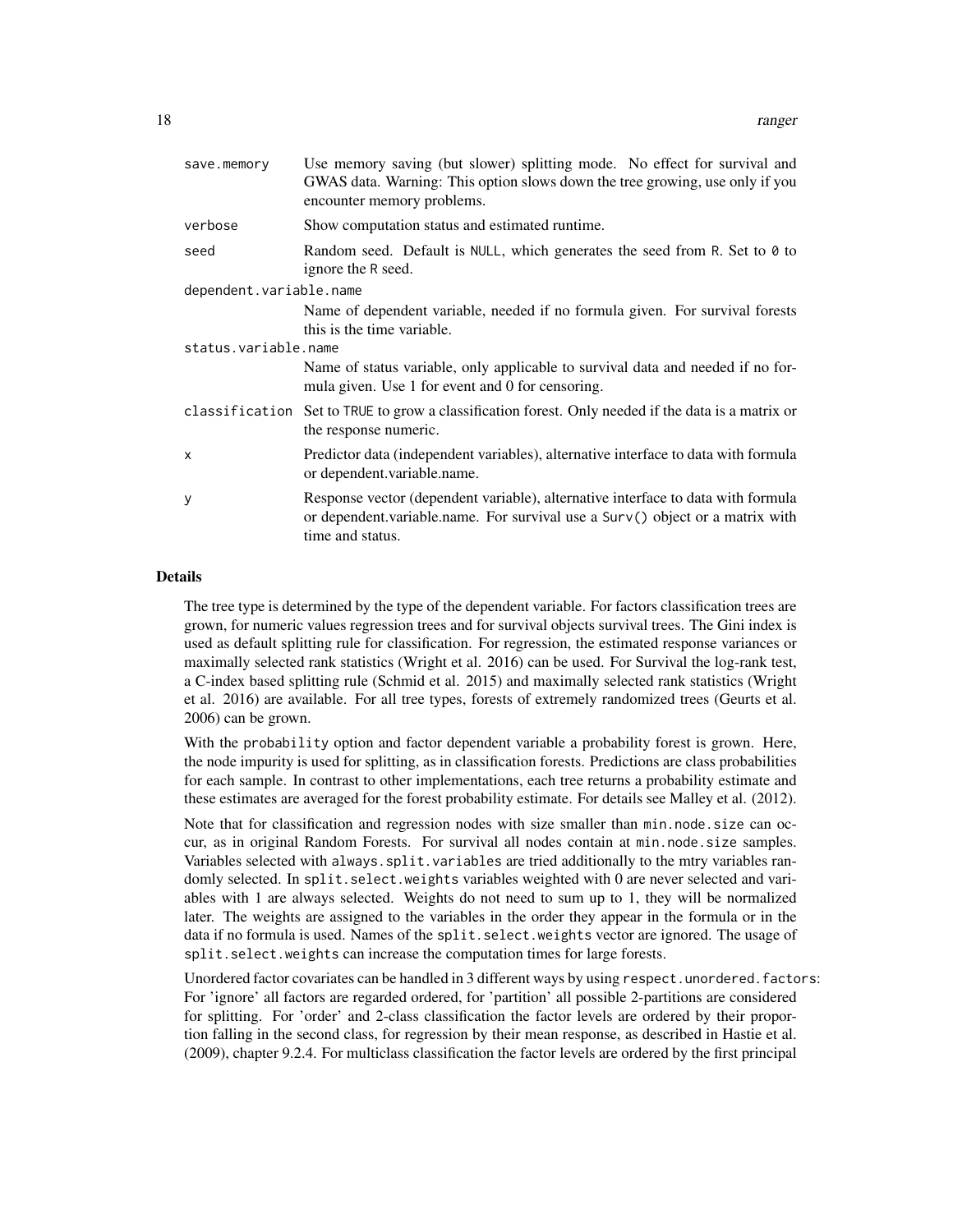#### <span id="page-18-0"></span>ranger and the state of the state of the state of the state of the state of the state of the state of the state of the state of the state of the state of the state of the state of the state of the state of the state of the

component of the weighted covariance matrix of the contingency table (Coppersmith et al. 1999), for survival by the median survival (or the largest available quantile if the median is not available). The use of 'order' is recommended, as it computationally fast and can handle an unlimited number of factor levels. Note that the factors are only reordered once and not again in each split.

The 'impurity corrected' importance measure is unbiased in terms of the number of categories and category frequencies and is almost as fast as the standard impurity importance. It is a modified version of the method by Sandri & Zuccolotto (2008), which is faster and more memory efficient. See Nembrini et al. (2018) for details. This importance measure can be combined with the methods to estimate p-values in [importance\\_pvalues](#page-4-1).

Regularization works by penalizing new variables by multiplying the splitting criterion by a factor, see Deng & Runger (2012) for details. If regularization.usedepth=TRUE,  $f^d$  is used, where  $f$ is the regularization factor and *d* the depth of the node. If regularization is used, multithreading is deactivated because all trees need access to the list of variables that are already included in the model.

For a large number of variables and data frames as input data the formula interface can be slow or impossible to use. Alternatively dependent.variable.name (and status.variable.name for survival) or x and y can be used. Use x and y with a matrix for x to avoid conversions and save memory. Consider setting save.memory = TRUE if you encounter memory problems for very large datasets, but be aware that this option slows down the tree growing.

For GWAS data consider combining ranger with the GenABEL package. See the Examples section below for a demonstration using Plink data. All SNPs in the GenABEL object will be used for splitting. To use only the SNPs without sex or other covariates from the phenotype file, use  $\theta$  on the right hand side of the formula. Note that missing values are treated as an extra category while splitting.

See <https://github.com/imbs-hl/ranger> for the development version.

With recent R versions, multithreading on Windows platforms should just work. If you compile yourself, the new RTools toolchain is required.

#### Value

Object of class ranger with elements

| forest                    | Saved forest (If write forest set to TRUE). Note that the variable IDs in the<br>split. varIDs object do not necessarily represent the column number in R.                                                                                      |
|---------------------------|-------------------------------------------------------------------------------------------------------------------------------------------------------------------------------------------------------------------------------------------------|
| predictions               | Predicted classes/values, based on out of bag samples (classification and regres-<br>sion only).                                                                                                                                                |
| variable.importance       |                                                                                                                                                                                                                                                 |
|                           | Variable importance for each independent variable.                                                                                                                                                                                              |
| variable.importance.local |                                                                                                                                                                                                                                                 |
|                           | Variable importance for each independent variable and each sample, if local importance<br>is set to TRUE and importance is set to 'permutation'.                                                                                                |
| prediction.error          |                                                                                                                                                                                                                                                 |
|                           | Overall out of bag prediction error. For classification this is the fraction of miss-<br>classified samples, for probability estimation the Brier score, for regression the<br>mean squared error and for survival one minus Harrell's C-index. |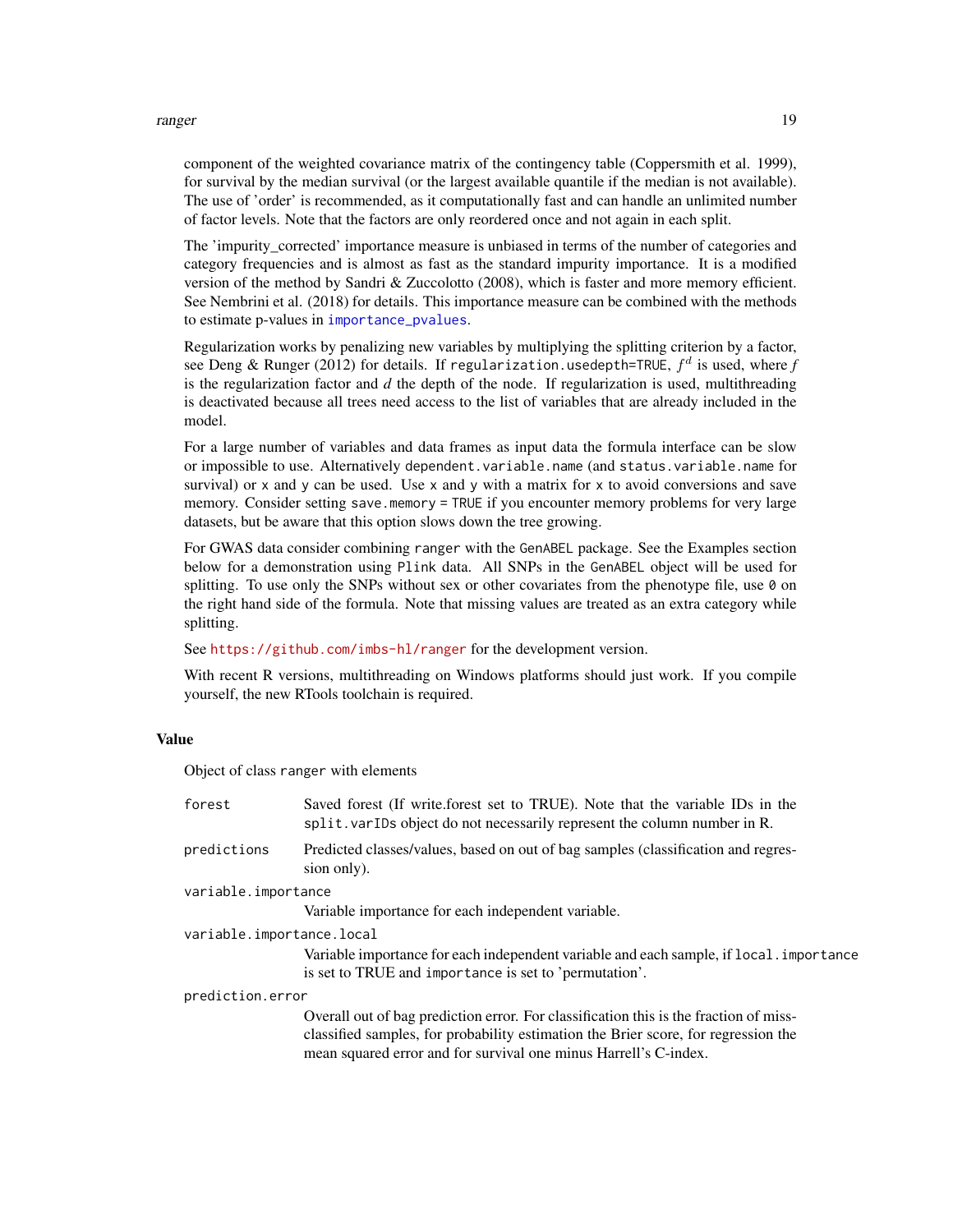| r.squared                                                                                      | R squared. Also called explained variance or coefficient of determination (re-<br>gression only). Computed on out of bag data. |  |
|------------------------------------------------------------------------------------------------|--------------------------------------------------------------------------------------------------------------------------------|--|
| confusion.matrix                                                                               |                                                                                                                                |  |
|                                                                                                | Contingency table for classes and predictions based on out of bag samples (clas-<br>sification only).                          |  |
| unique.death.times                                                                             |                                                                                                                                |  |
|                                                                                                | Unique death times (survival only).                                                                                            |  |
| chf                                                                                            | Estimated cumulative hazard function for each sample (survival only).                                                          |  |
| survival                                                                                       | Estimated survival function for each sample (survival only).                                                                   |  |
| call                                                                                           | Function call.                                                                                                                 |  |
| Number of trees.<br>num.trees<br>num.independent.variables<br>Number of independent variables. |                                                                                                                                |  |
| mtry                                                                                           | Value of mtry used.                                                                                                            |  |
| min.node.size                                                                                  | Value of minimal node size used.                                                                                               |  |
| treetype                                                                                       | Type of forest/tree. classification, regression or survival.                                                                   |  |
| importance.mode                                                                                |                                                                                                                                |  |
|                                                                                                | Importance mode used.                                                                                                          |  |
| num.samples                                                                                    | Number of samples.                                                                                                             |  |
| inbag.counts                                                                                   | Number of times the observations are in-bag in the trees.                                                                      |  |

# Author(s)

Marvin N. Wright

#### References

- Wright, M. N. & Ziegler, A. (2017). ranger: A fast implementation of random forests for high dimensional data in C++ and R. J Stat Softw 77:1-17. [https://doi.org/10.18637/jss.](https://doi.org/10.18637/jss.v077.i01) [v077.i01](https://doi.org/10.18637/jss.v077.i01).
- Schmid, M., Wright, M. N. & Ziegler, A. (2016). On the use of Harrell's C for clinical risk prediction via random survival forests. Expert Syst Appl 63:450-459. [https://doi.org/10.](https://doi.org/10.1016/j.eswa.2016.07.018) [1016/j.eswa.2016.07.018](https://doi.org/10.1016/j.eswa.2016.07.018).
- Wright, M. N., Dankowski, T. & Ziegler, A. (2017). Unbiased split variable selection for random survival forests using maximally selected rank statistics. Stat Med 36:1272-1284. <https://doi.org/10.1002/sim.7212>.
- Nembrini, S., Koenig, I. R. & Wright, M. N. (2018). The revival of the Gini Importance? Bioinformatics. <https://doi.org/10.1093/bioinformatics/bty373>.
- Breiman, L. (2001). Random forests. Mach Learn, 45:5-32. [https://doi.org/10.1023/A:](https://doi.org/10.1023/A:1010933404324) [1010933404324](https://doi.org/10.1023/A:1010933404324).
- Ishwaran, H., Kogalur, U. B., Blackstone, E. H., & Lauer, M. S. (2008). Random survival forests. Ann Appl Stat 2:841-860. <https://doi.org/10.1097/JTO.0b013e318233d835>.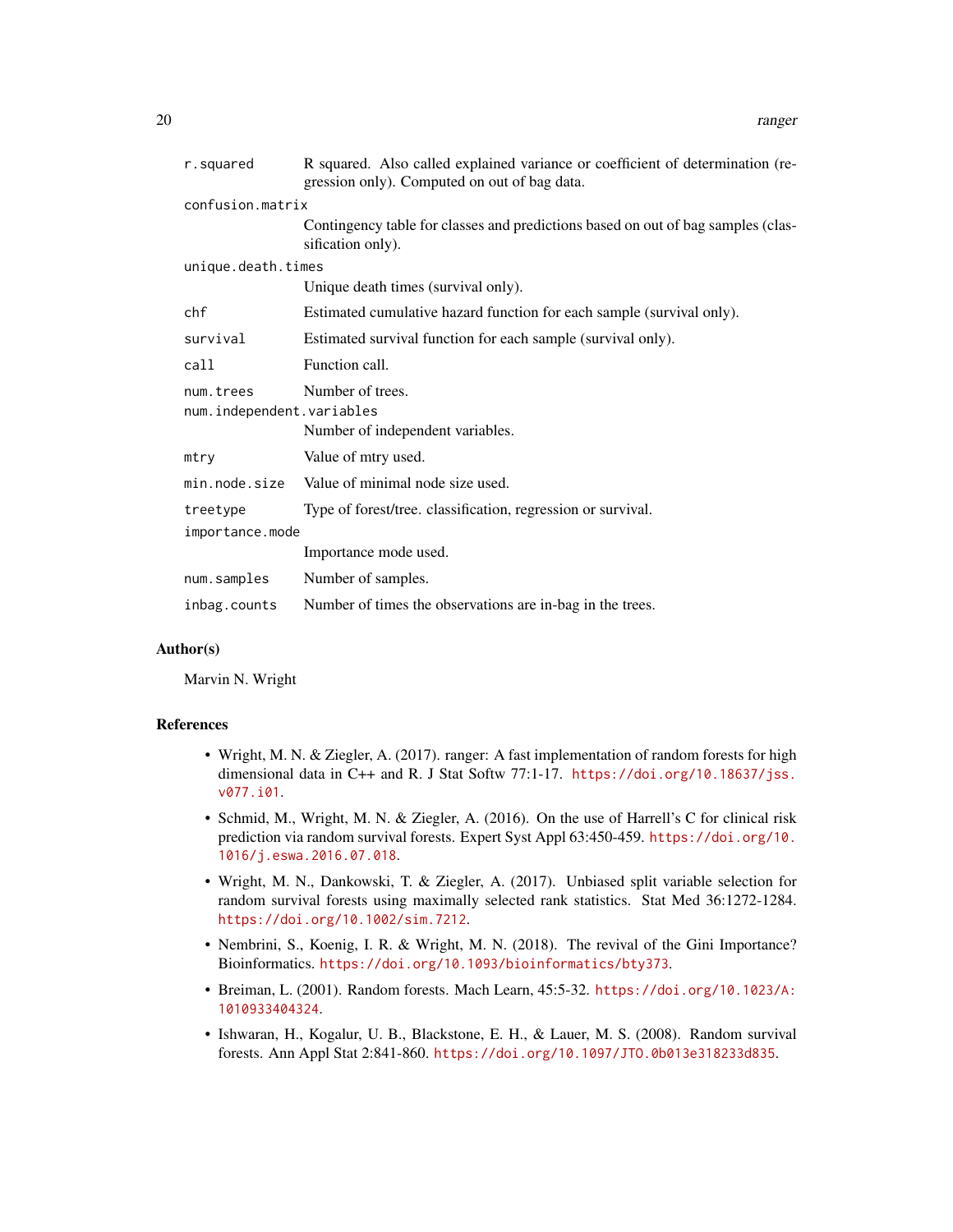- <span id="page-20-0"></span>• Malley, J. D., Kruppa, J., Dasgupta, A., Malley, K. G., & Ziegler, A. (2012). Probability machines: consistent probability estimation using nonparametric learning machines. Methods Inf Med 51:74-81. <https://doi.org/10.3414/ME00-01-0052>.
- Hastie, T., Tibshirani, R., Friedman, J. (2009). The Elements of Statistical Learning. Springer, New York. 2nd edition.
- Geurts, P., Ernst, D., Wehenkel, L. (2006). Extremely randomized trees. Mach Learn 63:3-42. <https://doi.org/10.1007/s10994-006-6226-1>.
- Meinshausen (2006). Quantile Regression Forests. J Mach Learn Res 7:983-999. [http:](http://www.jmlr.org/papers/v7/meinshausen06a.html) [//www.jmlr.org/papers/v7/meinshausen06a.html](http://www.jmlr.org/papers/v7/meinshausen06a.html).
- Sandri, M. & Zuccolotto, P. (2008). A bias correction algorithm for the Gini variable importance measure in classification trees. J Comput Graph Stat, 17:611-628. [https://doi.org/](https://doi.org/10.1198/106186008X344522) [10.1198/106186008X344522](https://doi.org/10.1198/106186008X344522).
- Coppersmith D., Hong S. J., Hosking J. R. (1999). Partitioning nominal attributes in decision trees. Data Min Knowl Discov 3:197-217. <https://doi.org/10.1023/A:1009869804967>.
- Deng & Runger (2012). Feature selection via regularized trees. The 2012 International Joint Conference on Neural Networks (IJCNN), Brisbane, Australia. [https://doi.org/10.1109/](https://doi.org/10.1109/IJCNN.2012.6252640) [IJCNN.2012.6252640](https://doi.org/10.1109/IJCNN.2012.6252640).

#### See Also

[predict.ranger](#page-7-1)

#### Examples

```
## Classification forest with default settings
ranger(Species ~ ., data = iris)
## Prediction
train.idx <- sample(nrow(iris), 2/3 * nrow(iris))
iris.train <- iris[train.idx, ]
iris.test <- iris[-train.idx, ]
rg.iris <- ranger(Species ~ ., data = iris.train)
pred.iris <- predict(rg.iris, data = iris.test)
```

```
## Quantile regression forest
rf \leq -r\text{anger(mpg } \sim ., mtcars[1:26, ], quantreg = TRUE)
pred <- predict(rf, mtcars[27:32, ], type = "quantiles")
```
table(iris.test\$Species, pred.iris\$predictions)

```
pred$predictions
```

```
## Variable importance
rg.iris \leq ranger(Species \leq ., data = iris, importance = "impurity")
rg.iris$variable.importance
```

```
## Survival forest
require(survival)
rg.veteran <- ranger(Surv(time, status) ~ ., data = veteran)
plot(rg.veteran$unique.death.times, rg.veteran$survival[1,])
```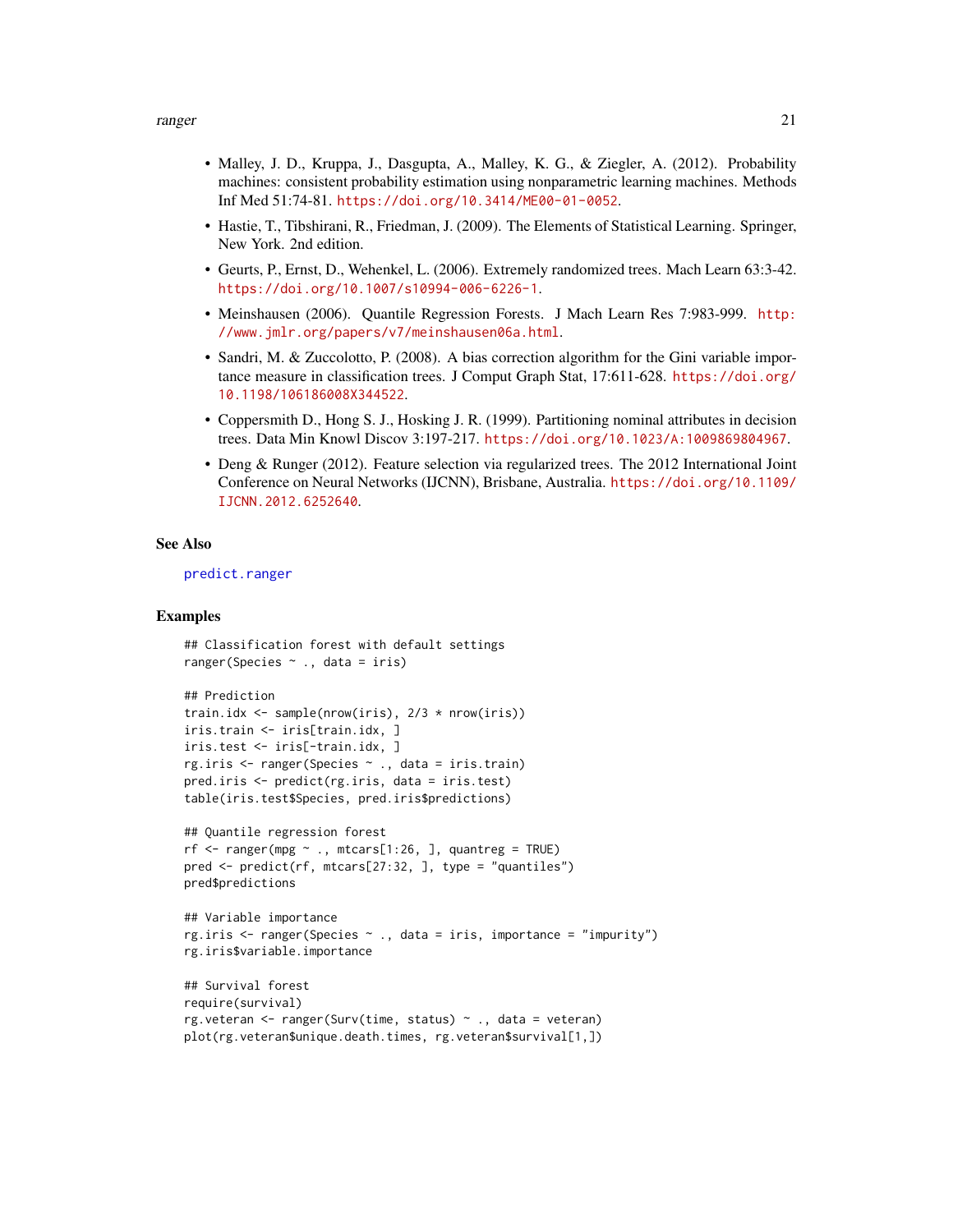```
## Alternative interfaces (same results)
ranger(dependent.variable.name = "Species", data = iris)
ranger(y = iris[, 5], x = iris[, -5])
## Not run:
## Use GenABEL interface to read Plink data into R and grow a classification forest
## The ped and map files are not included
library(GenABEL)
convert.snp.ped("data.ped", "data.map", "data.raw")
dat.gwaa <- load.gwaa.data("data.pheno", "data.raw")
phdata(dat.gwaa)$trait <- factor(phdata(dat.gwaa)$trait)
ranger(trait ~ ., data = dat.gwaa)
## End(Not run)
```
timepoints.ranger *Ranger timepoints*

# Description

Extract unique death times of Ranger Survival forest

# Usage

## S3 method for class 'ranger' timepoints(x, ...)

# Arguments

|          | Ranger Survival forest object.                     |
|----------|----------------------------------------------------|
| $\cdots$ | Further arguments passed to or from other methods. |

## Value

Unique death times

#### Author(s)

Marvin N. Wright

#### See Also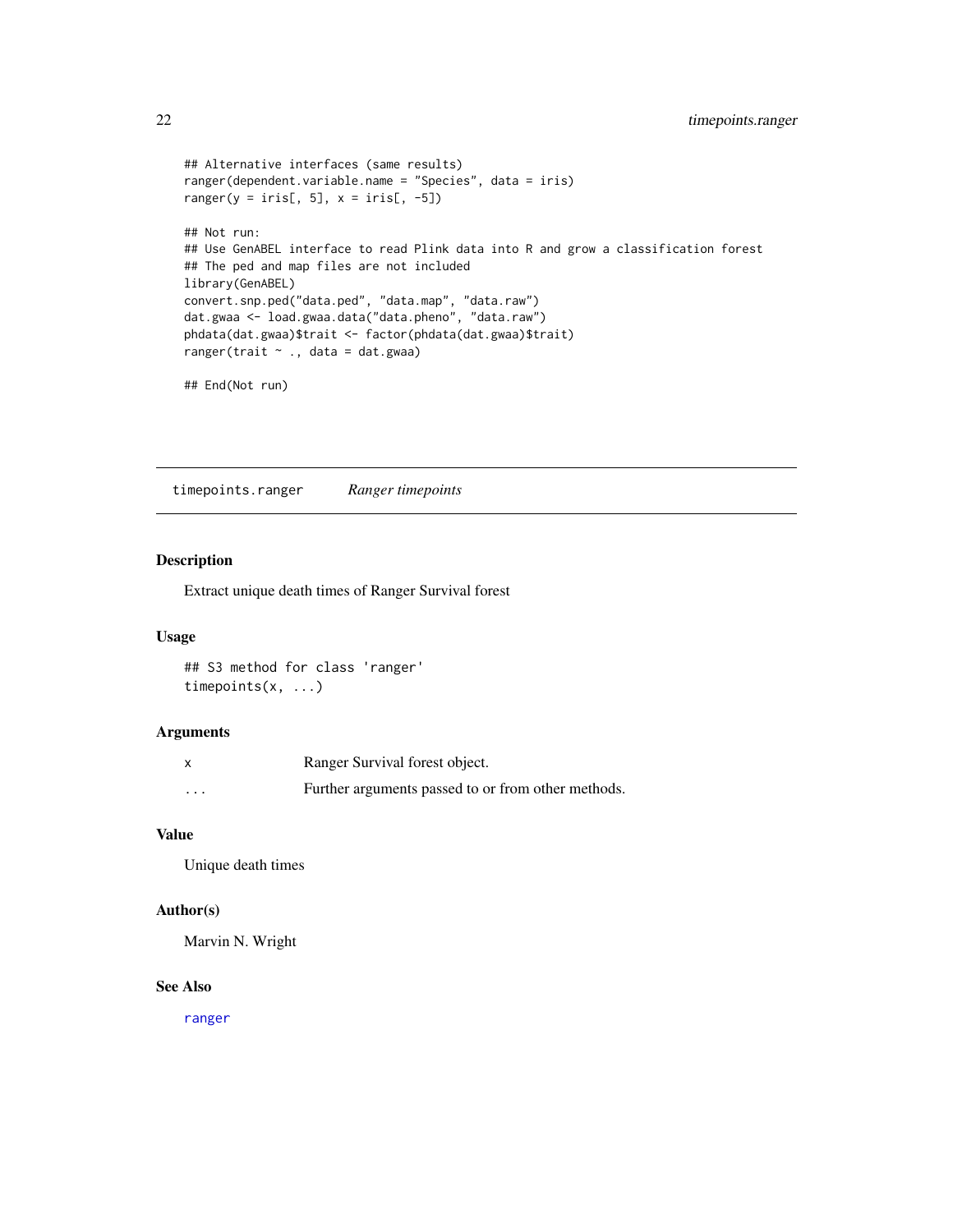<span id="page-22-0"></span>timepoints.ranger.prediction

*Ranger timepoints*

# Description

Extract unique death times of Ranger Survival prediction object.

# Usage

## S3 method for class 'ranger.prediction' timepoints(x, ...)

# Arguments

| $\boldsymbol{\mathsf{x}}$ | Ranger Survival prediction object.                 |
|---------------------------|----------------------------------------------------|
| $\cdot$ $\cdot$ $\cdot$   | Further arguments passed to or from other methods. |

#### Value

Unique death times

# Author(s)

Marvin N. Wright

# See Also

[ranger](#page-14-1)

treeInfo *Tree information in human readable format*

# Description

Extract tree information of a ranger object.

# Usage

treeInfo(object, tree = 1)

| object | ranger object.                  |
|--------|---------------------------------|
| tree   | Number of the tree of interest. |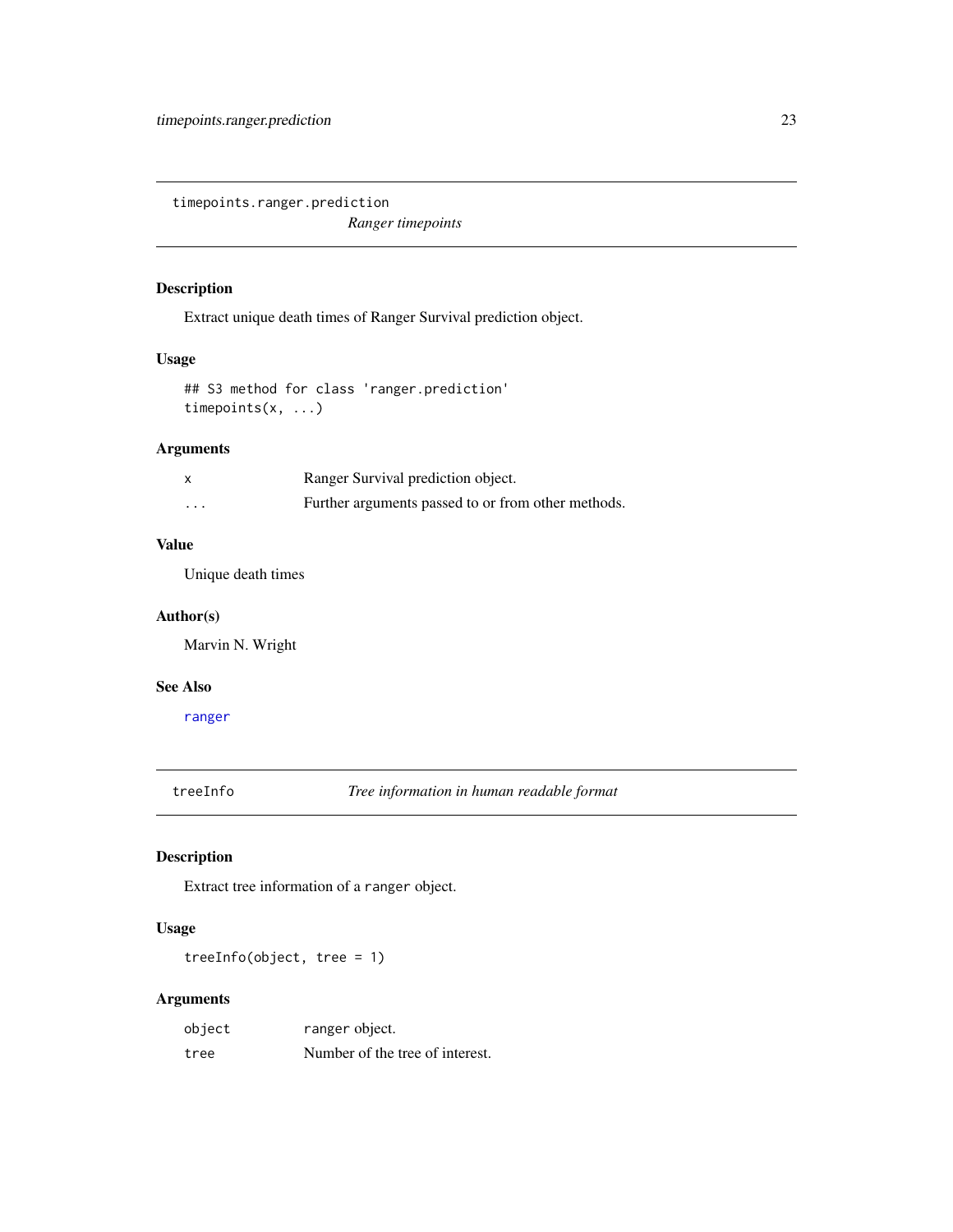# <span id="page-23-0"></span>Details

Node and variable ID's are 0-indexed, i.e., node 0 is the root node. If the formula interface is used in the ranger call, the variable ID's are usually different to the original data used to grow the tree. Refer to the variable name instead to be sure.

Splitting at unordered factors (nominal variables) depends on the option respect.unordered.factors in the ranger call. For the "ignore" and "order" approaches, all values smaller or equal the splitval value go to the left and all values larger go to the right, as usual. However, with "order" the values correspond to the order in object\$forest\$covariate.levels instead of the original order (usually alphabetical). In the "partition" mode, the splitval values for unordered factor are comma separated lists of values, representing the factor levels (in the original order) going to the right.

#### Value

A data.frame with the columns

| nodeID       | The nodeID, 0-indexed.                                                                                             |
|--------------|--------------------------------------------------------------------------------------------------------------------|
| leftChild    | ID of the left child node, 0-indexed.                                                                              |
| rightChild   | ID of the right child node, 0-indexed.                                                                             |
| splitvarID   | ID of the splitting variable, 0-indexed. Caution, the variable order changes if the formula interface is used.     |
| splitvarName | Name of the splitting variable.                                                                                    |
| splitval     | The splitting value. For numeric or ordinal variables, all values smaller or equal go to the left, larger values t |
| terminal     | Logical, TRUE for terminal nodes.                                                                                  |
| prediction   | One column with the predicted class (factor) for classification and the predicted numerical value for regressi     |
|              |                                                                                                                    |

#### Author(s)

Marvin N. Wright

# See Also

[ranger](#page-14-1)

# Examples

```
rf <- ranger(Species ~ ., data = iris)
treeInfo(rf, 1)
```